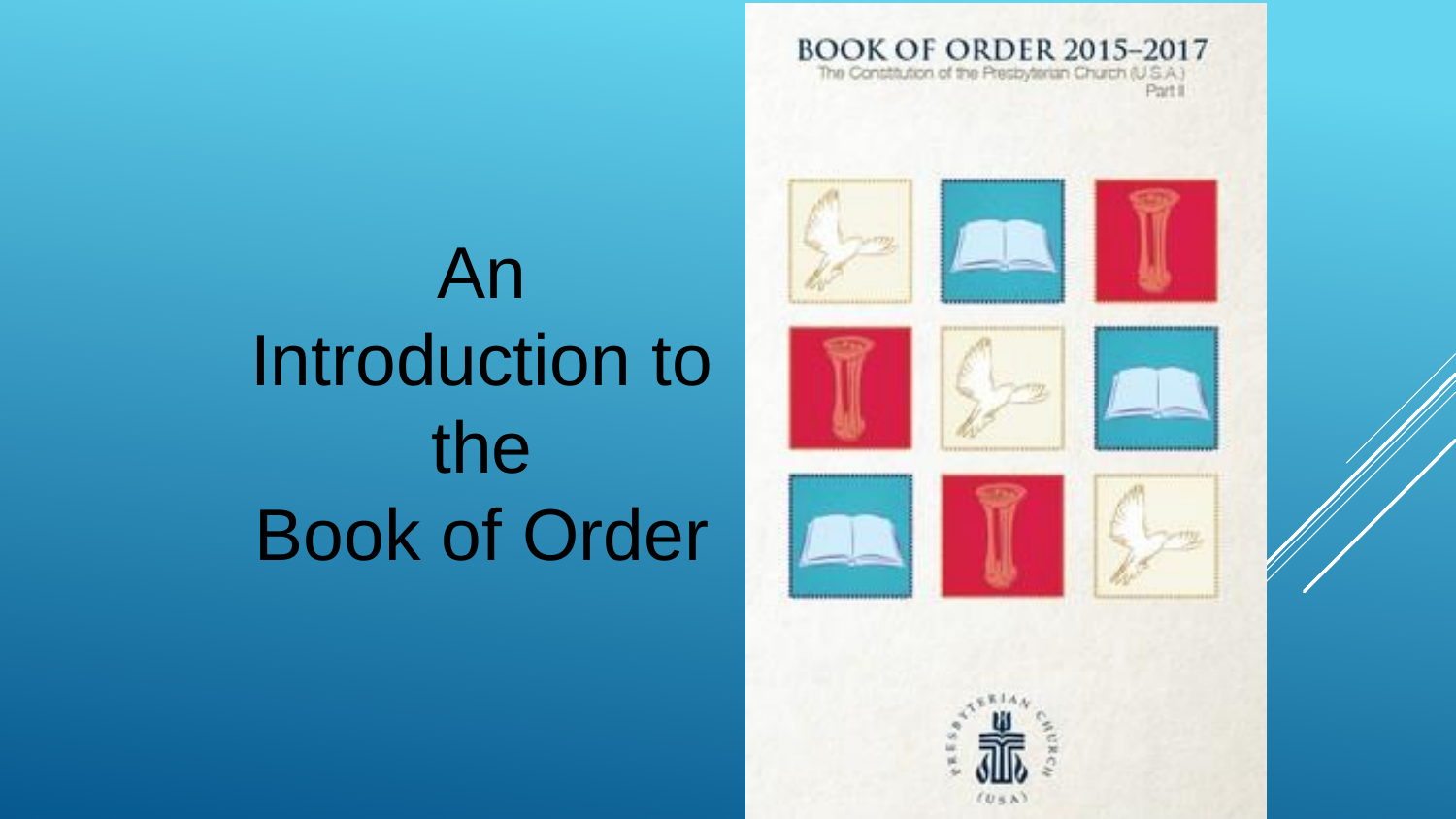What three books guide the Presbyterian Church?

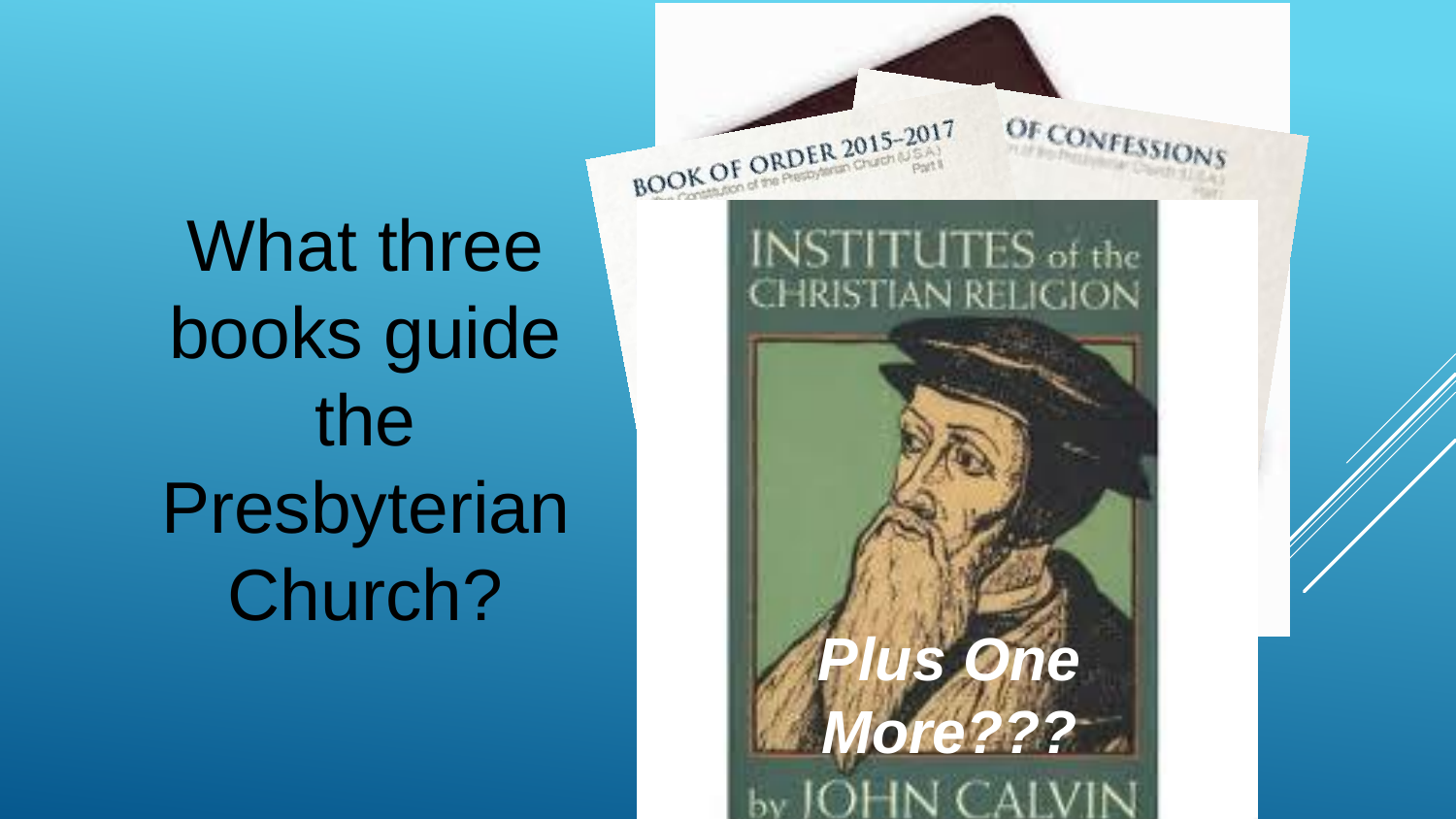If You Were to Write a Book about Church Order…

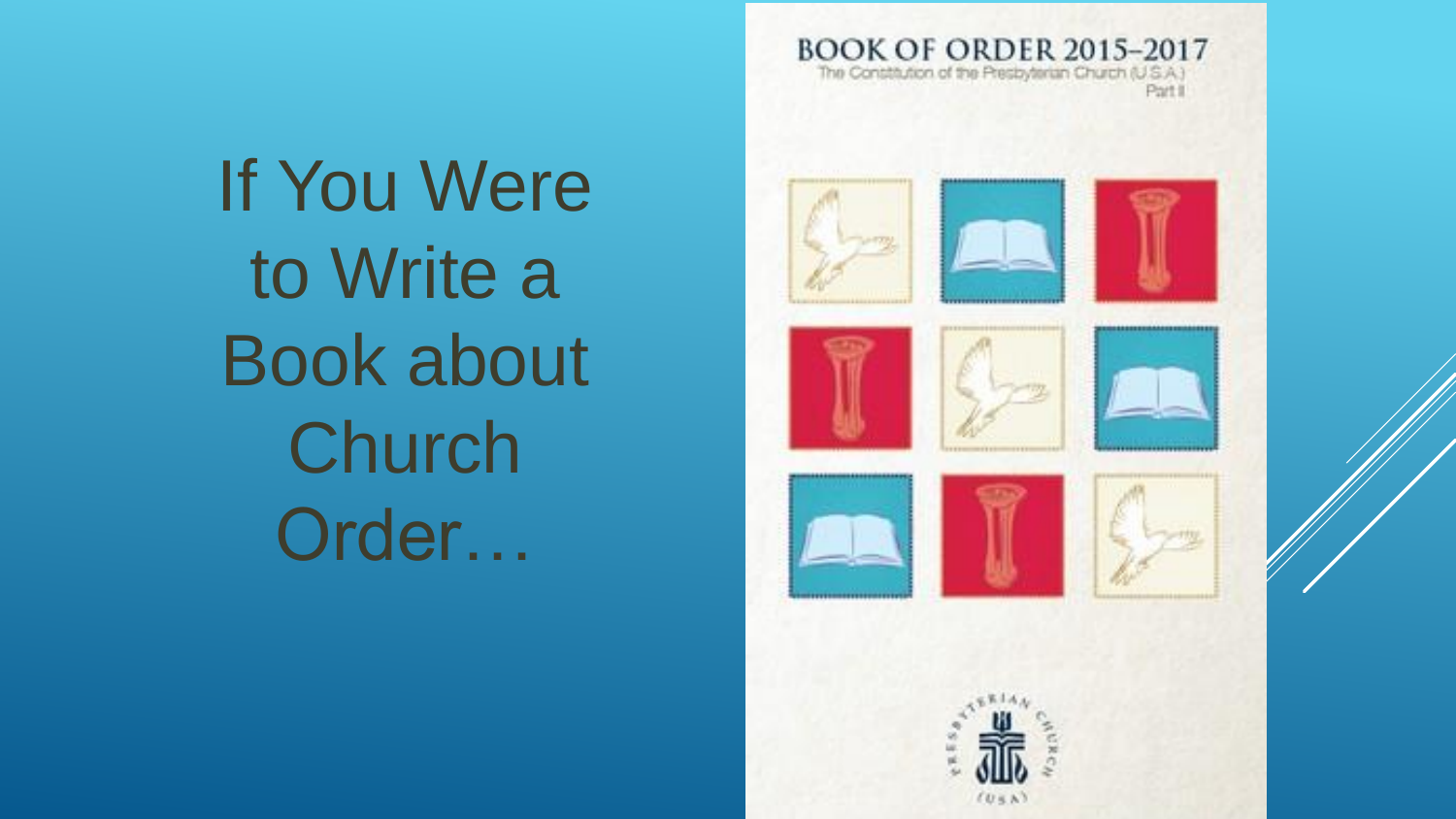THINK FOR A MOMENT: IF YOU WERE TO WRITE A BOOK ABOUT CHURCH ORDER…

> •How would you begin? •What's first—most important?

•What would it contain? •What topics would it cover?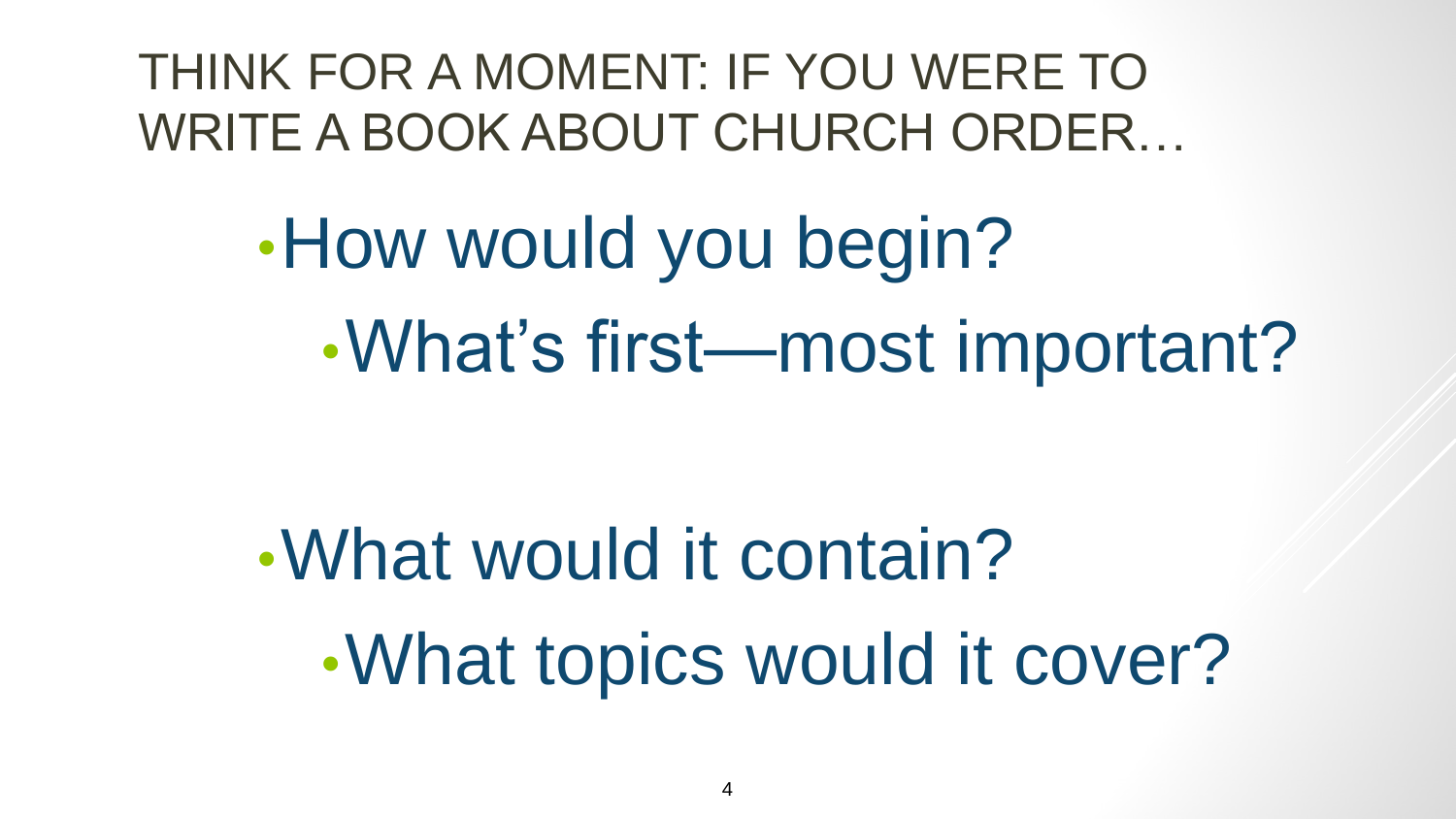# Here is 'What's First' in importance

- 1. God's Mission
	- •Everything starts with God.
	- •God is sovereign over all.
	- •God is at work in this world.
	- •God's mission
		- 'gives shape to the life and work of the Church.'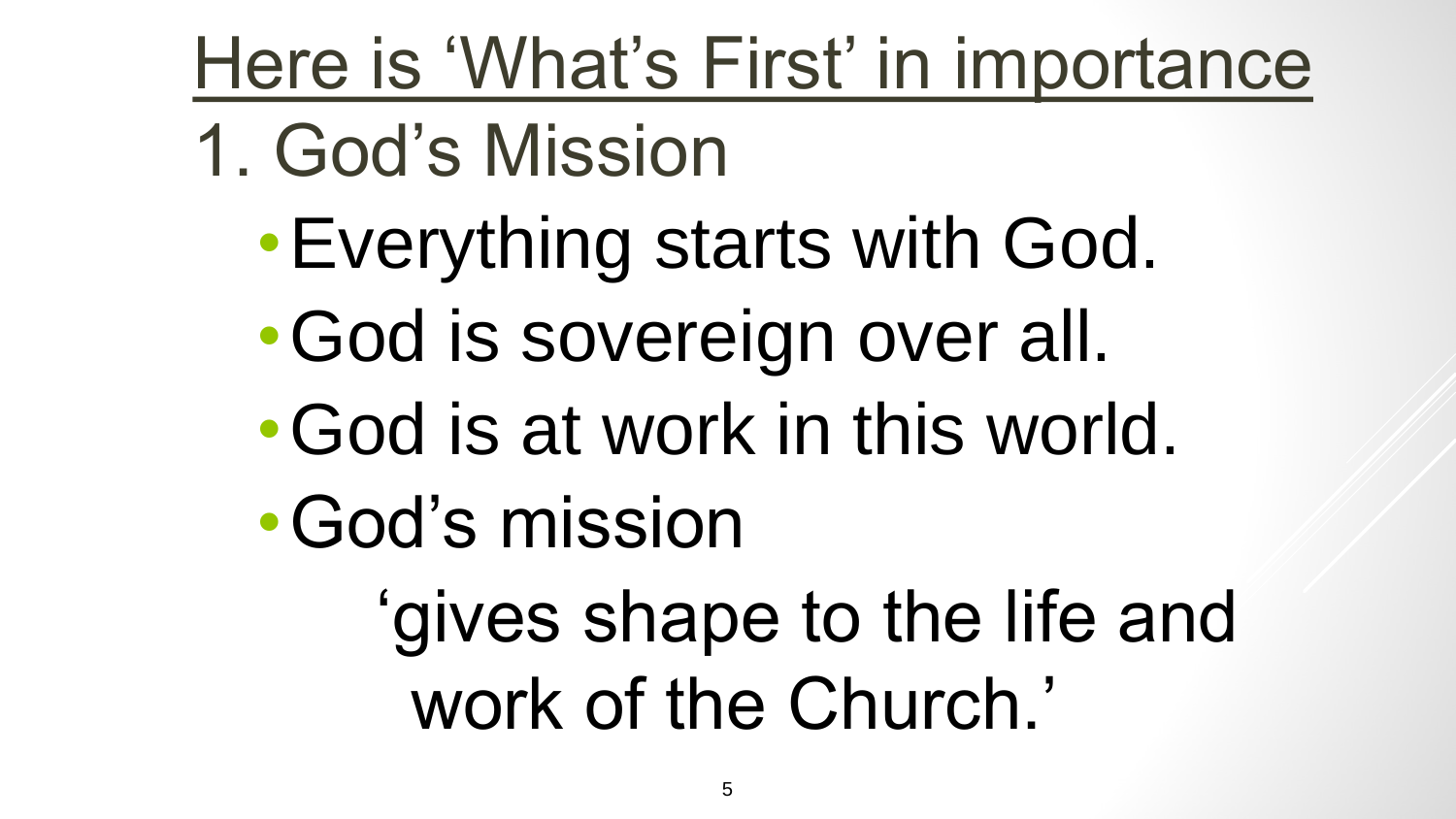#### What's First?

## 1. God's Mission

•*"It is not the Church that has a mission of salvation to the world; it is the mission of the Son and the Spirit through the Father that includes the Church, creating the Church as it goes along its way." -* Moltmann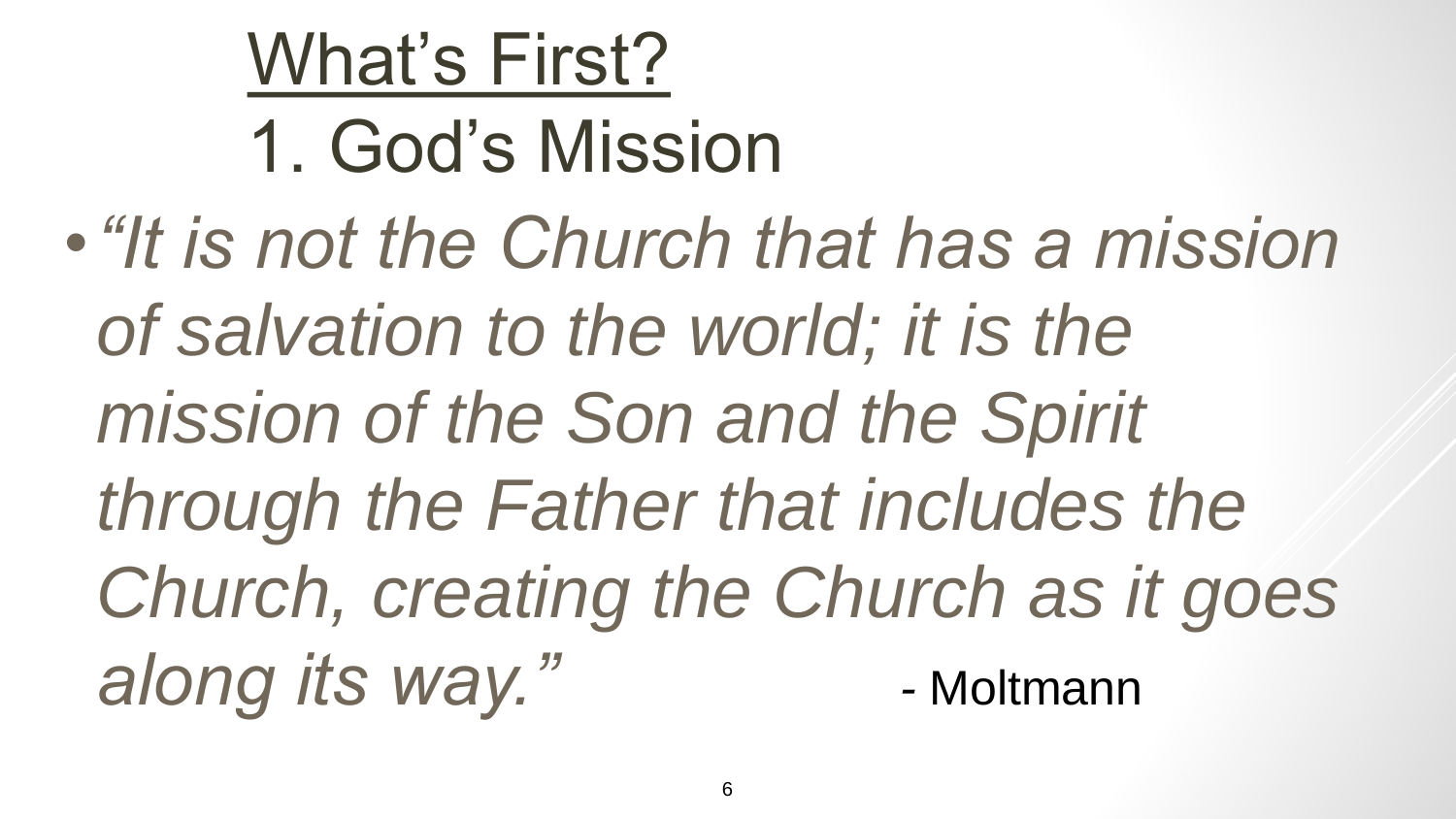#### What's First?

#### 1. God's Mission

•It is not the Church that sends others in mission; we are ourselves sent by God to give witness to the mission of God in all contexts of life.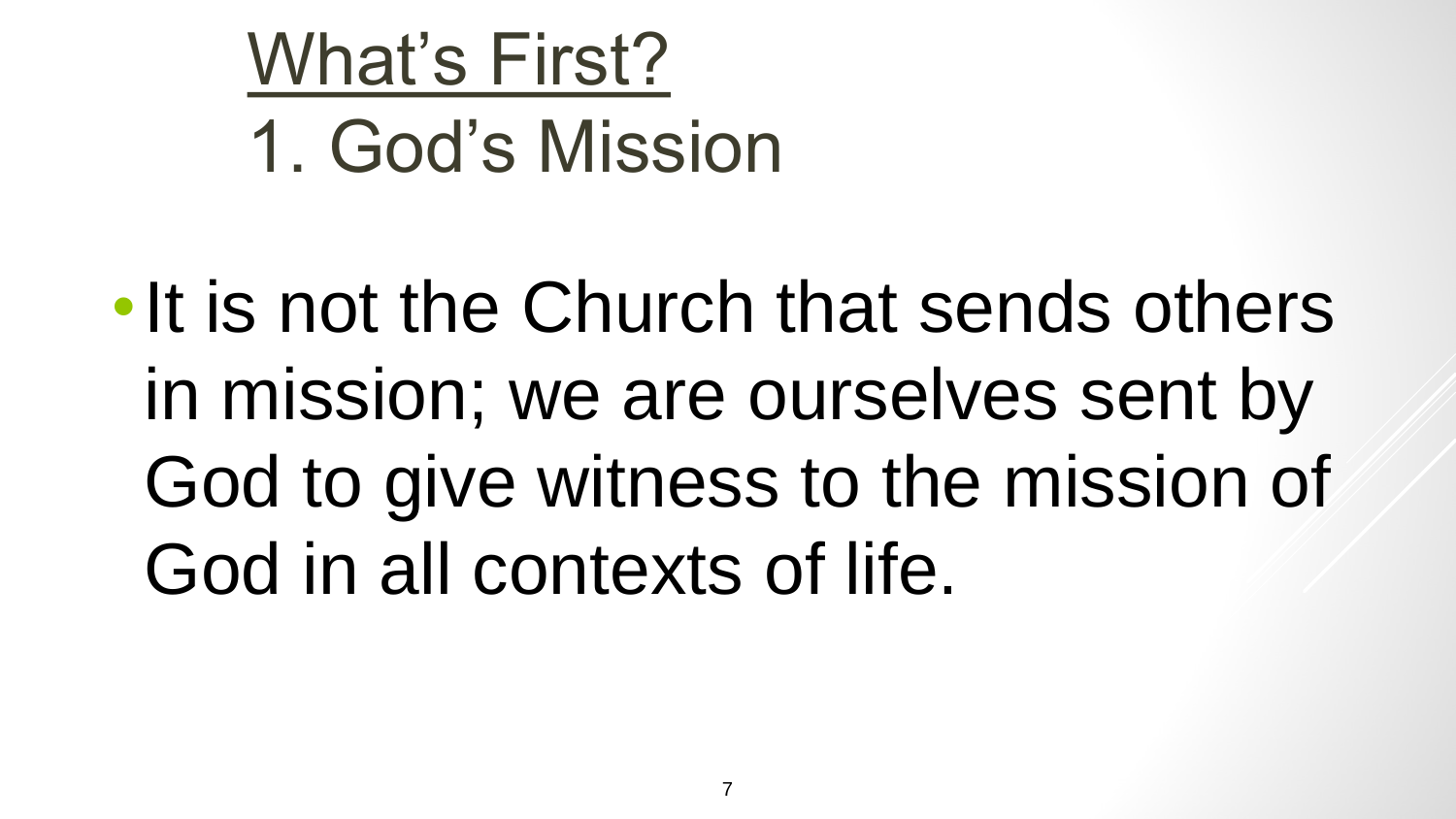2. THE AUTHORITY OF JESUS Jesus is Lord of all life

Christ is Head of the Church

Christ calls the Church into being, equips Her, gives Her life, hope, foundation

In Christ 'the Church receives its…appeal'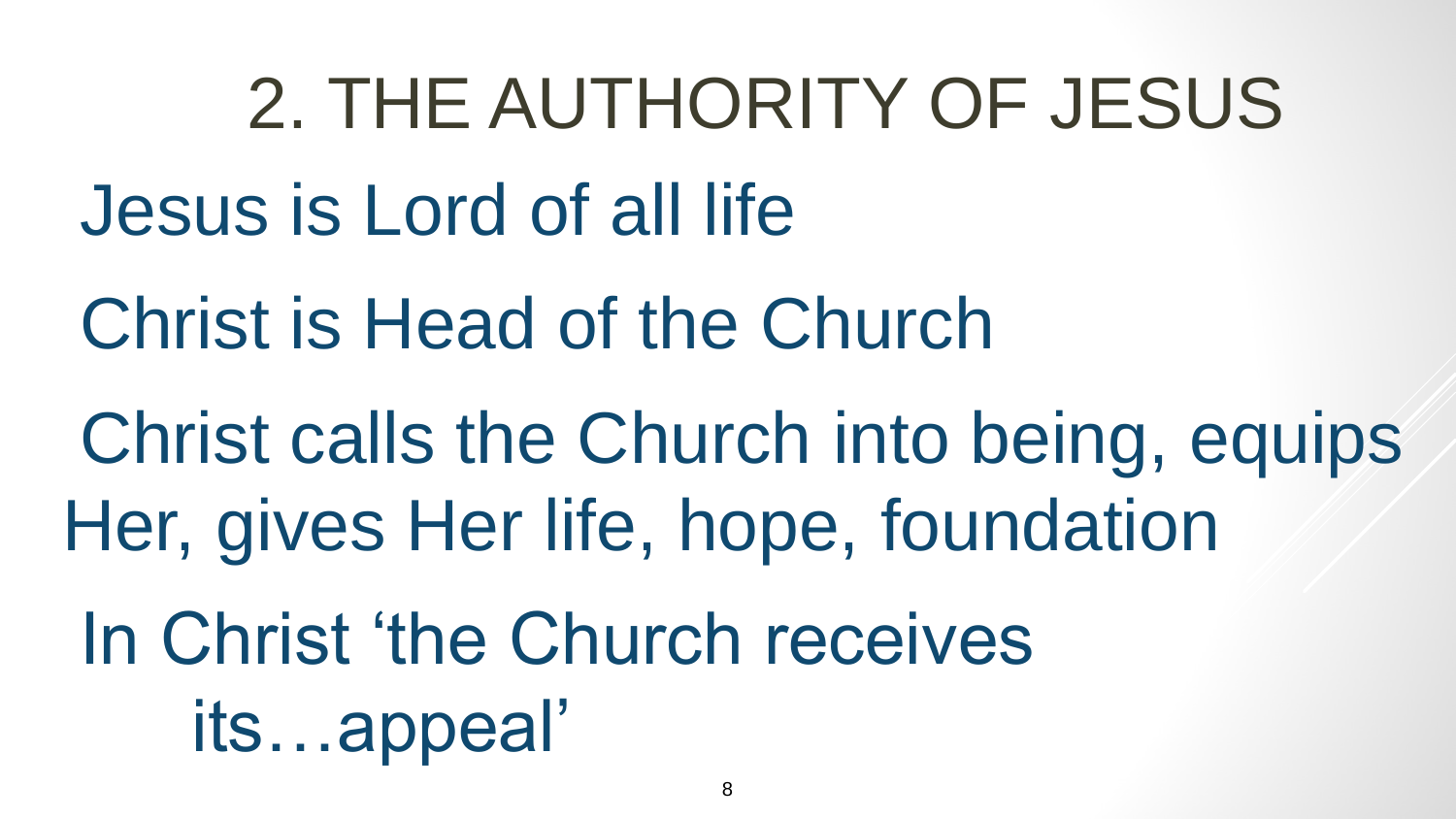3. The Church as the Body of Christ

- We live differently
- We live together in unity
- We live with power
- We live with purpose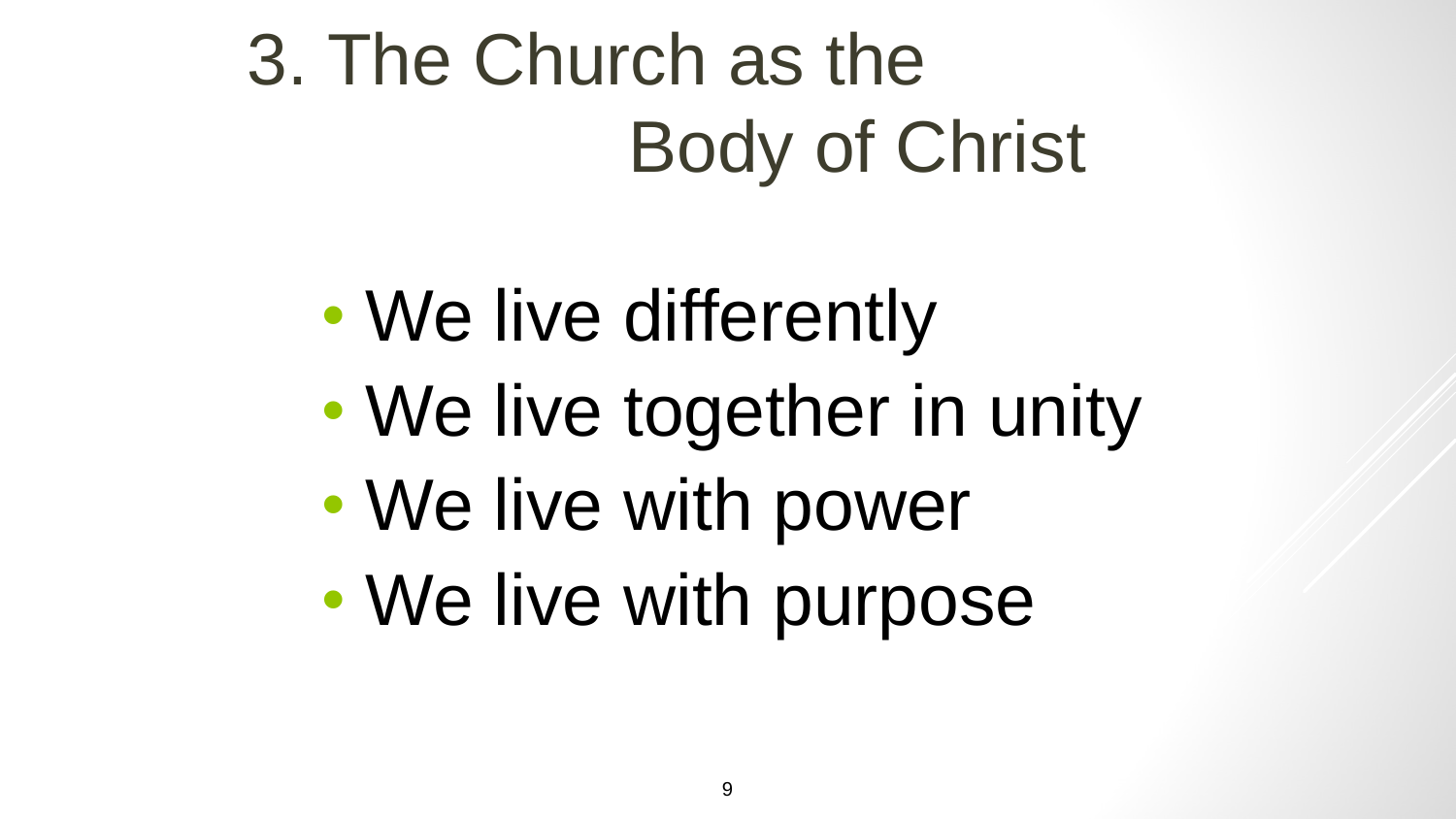# 4. The Guidance of the Holy Spirit

- Not conformed to this world, but transformed to discern the will of God
- Reflection of a rich diversity united by God in baptism

• Creating a new openness to the sovereign activity of God in the Church and world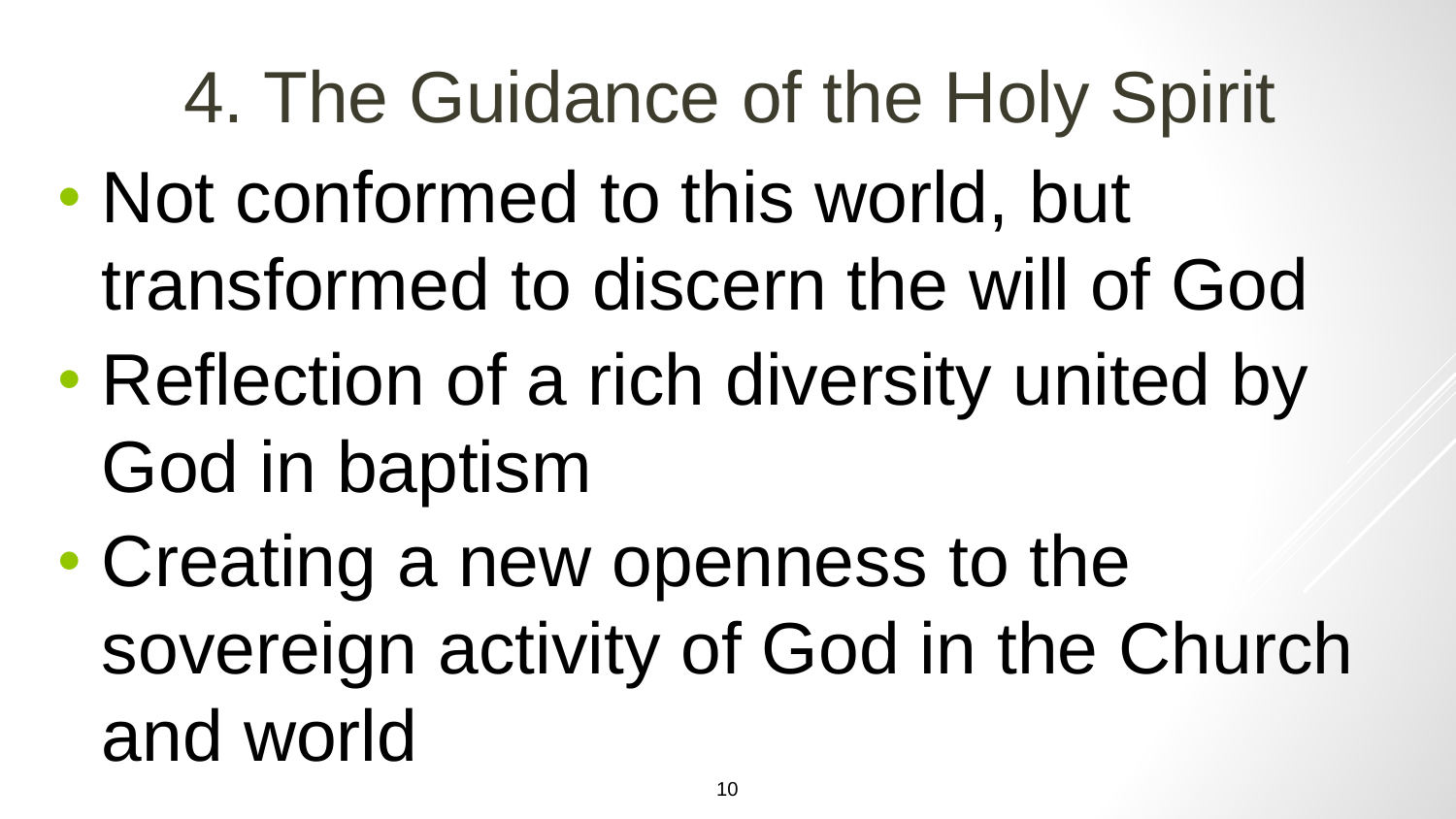SUMMARY--IF YOU WERE TO WRITE A BOOK ABOUT CHURCH ORDER…

- What's first-most important?
	- The Mission of God
	- under the authority of Christ
	- guided by the Holy Spirit
	- gives life, power and purpose to
	- the Church and its ongoing work in the world.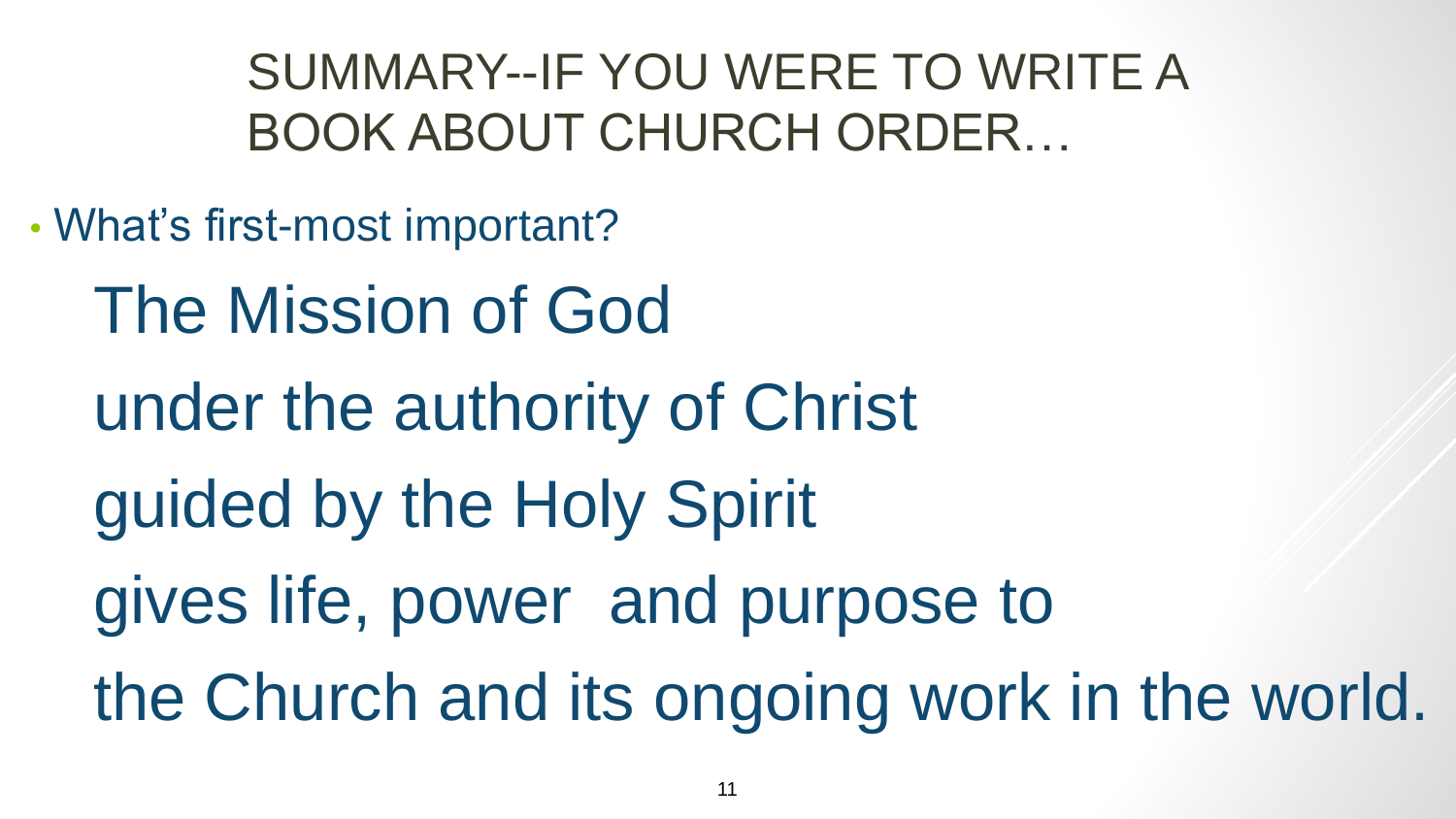#### …IF YOU WERE TO WRITE A BOOK ABOUT CHURCH ORDER

•What would it contain? •What topics would it cover?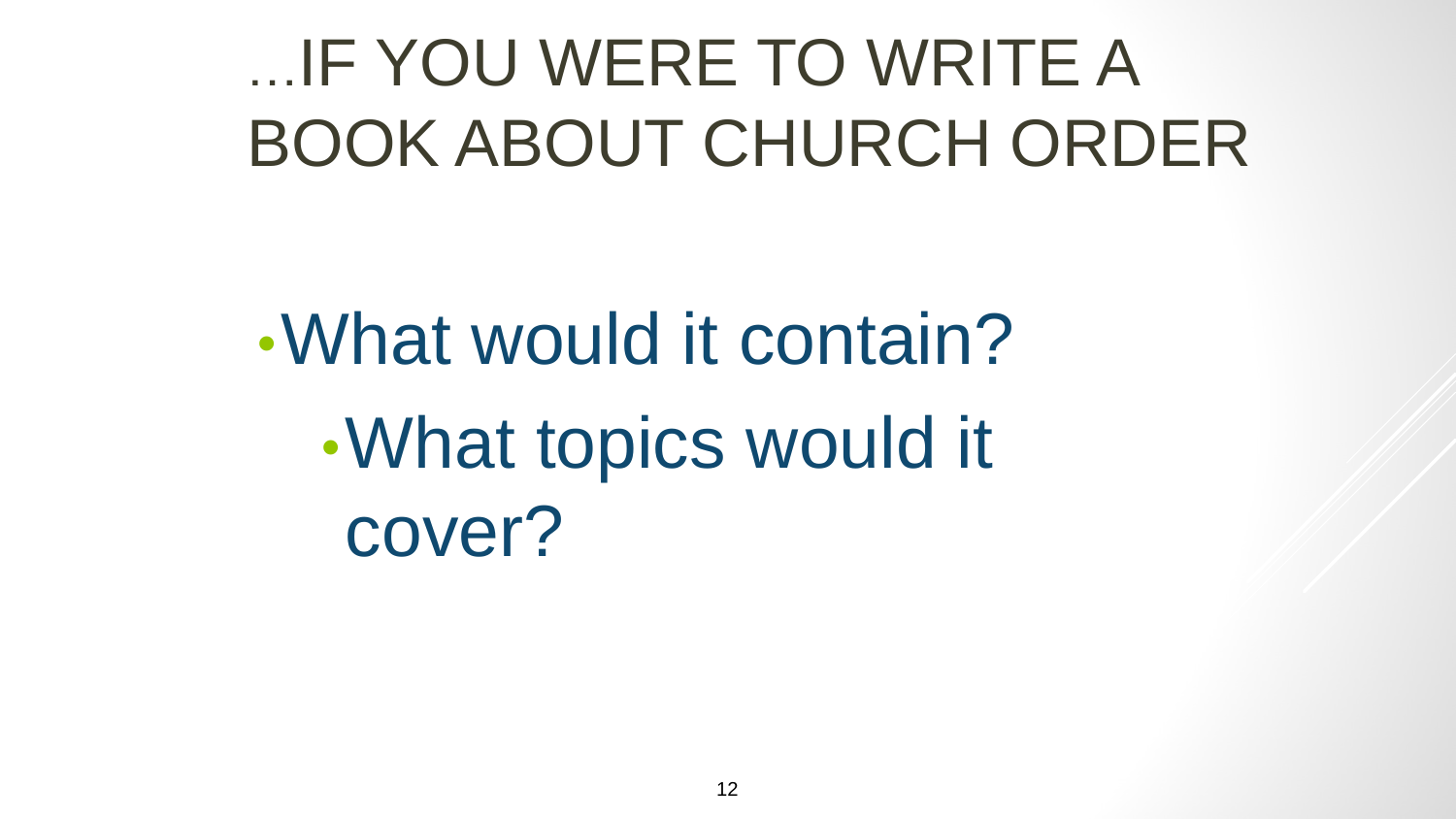#### 4 Main Topics

1. Basic Beliefs 2. How we Organize and **Operate** 3. How we Worship 4. How we Deal with Problems and Conflict

BOOK OF ORDER 2015–2017 The Contitution of the Presbyterian Church



















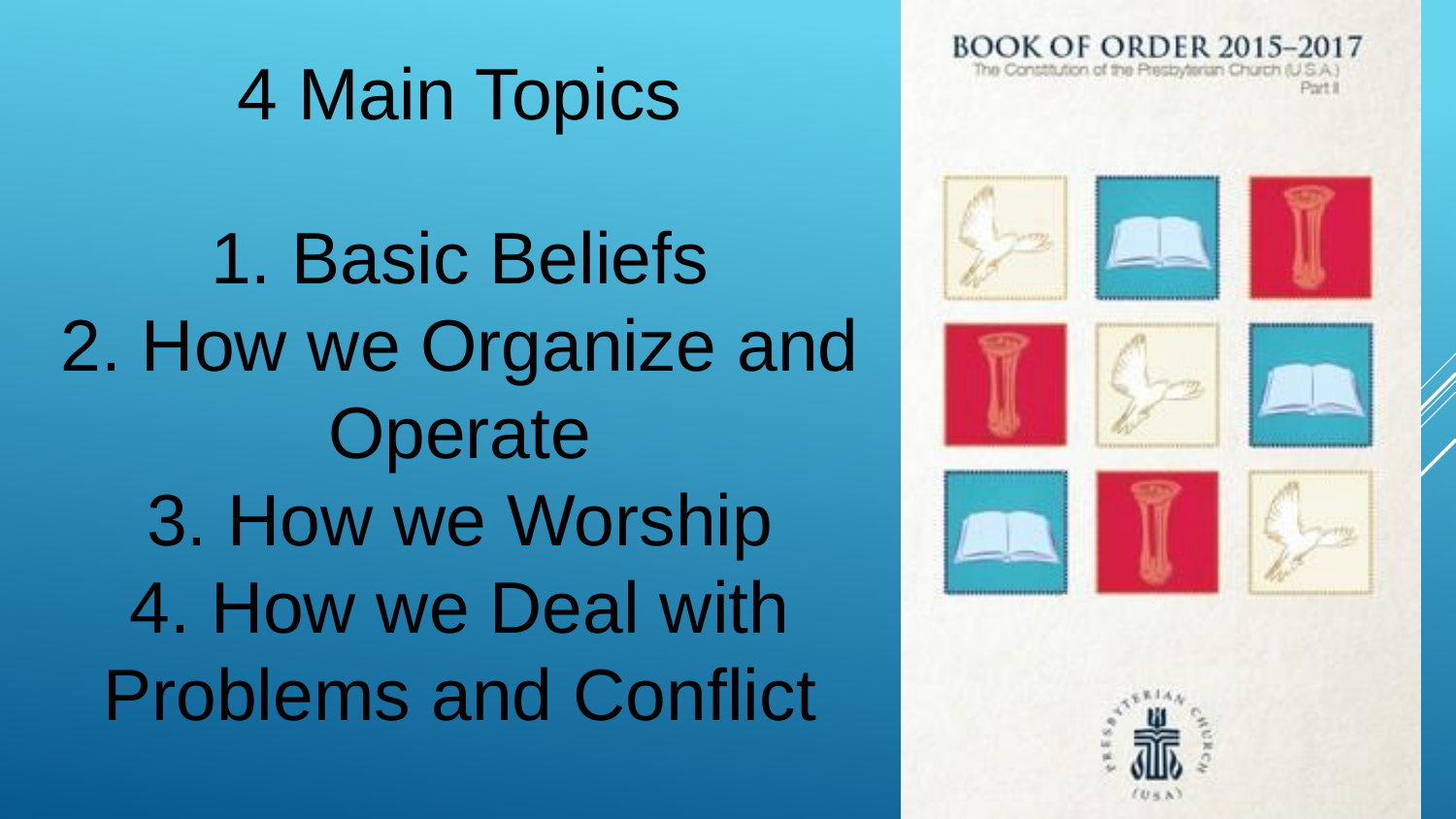4 Main Sections cover the 4 Main Topics

1. **F**–**Foundations** of Presbyterian Poli 2. **G**–Form of **Government** 3. **W**–Directory for **Worship** 4. **D**—Rules of D**iscipline**





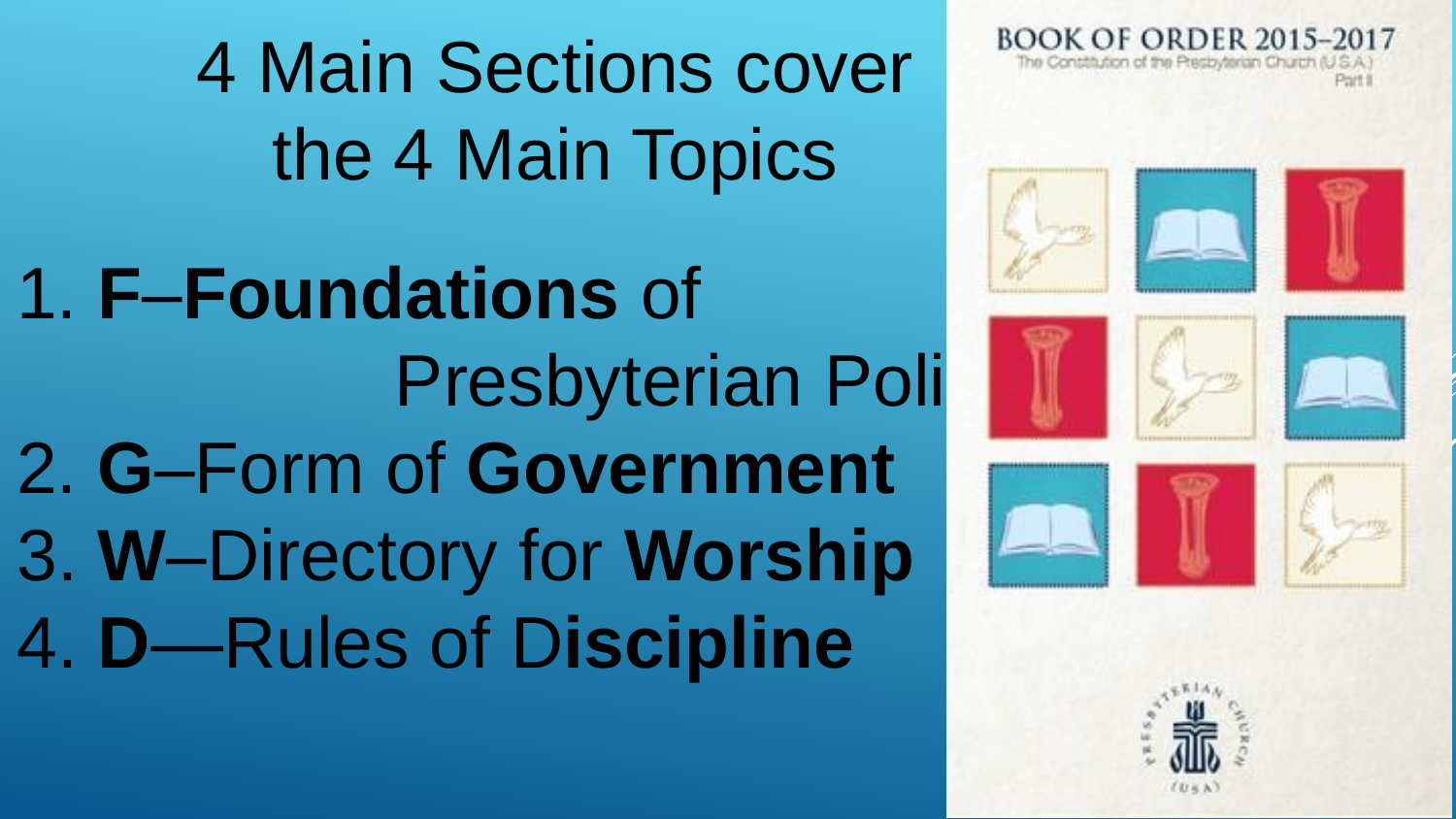Which is the most important section of the Book of Order?

--by length? 1. Worship 2. Discipline 3. Government 4. **Foundations** 

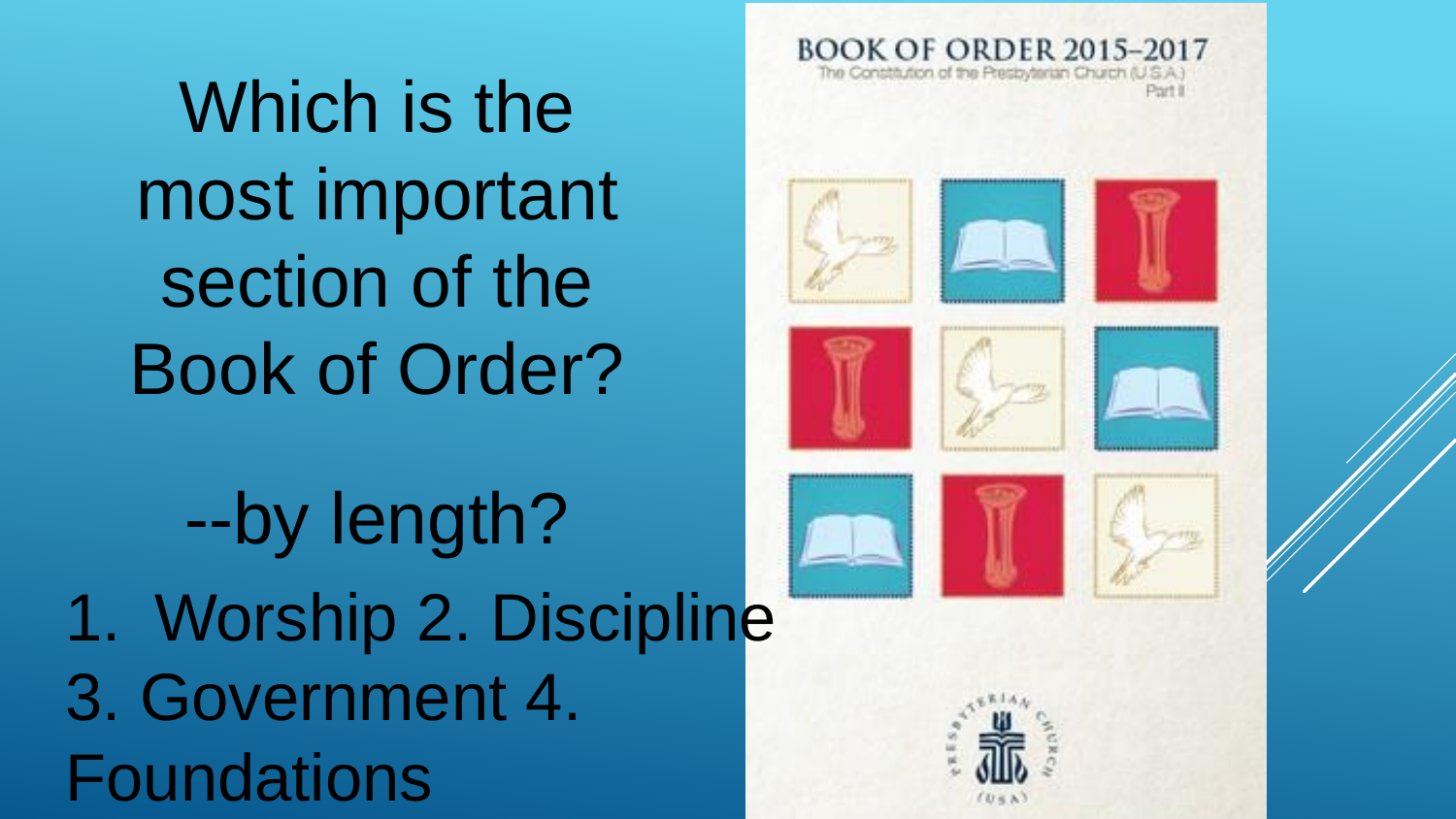Which is the most important section of the Book of Order?

--by content?

Foundations

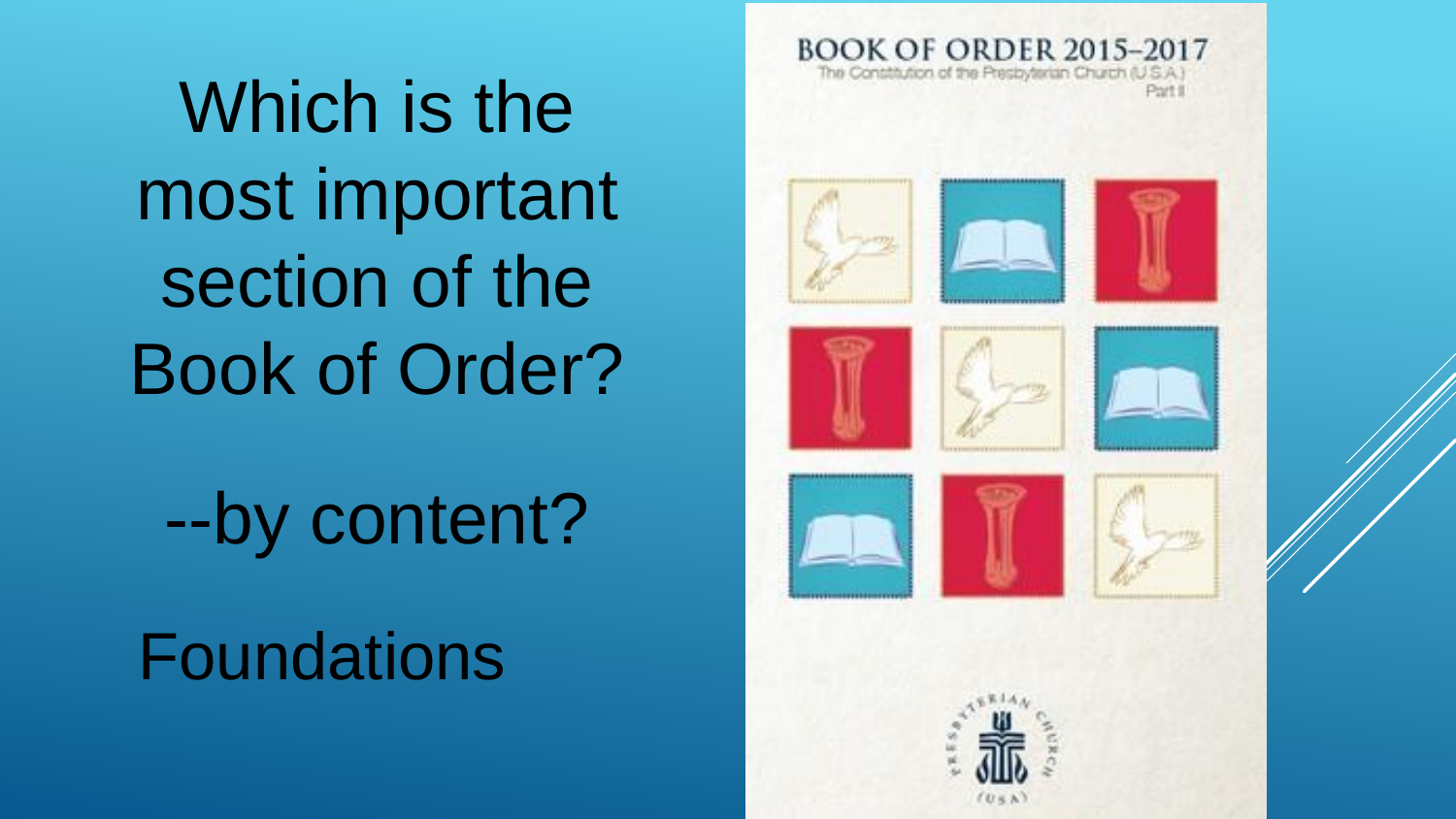Why is the Book of Order Important at all? *Why do we need it?* It outlines how we move from an *individual spirituality* to a *Christian community of faith*.



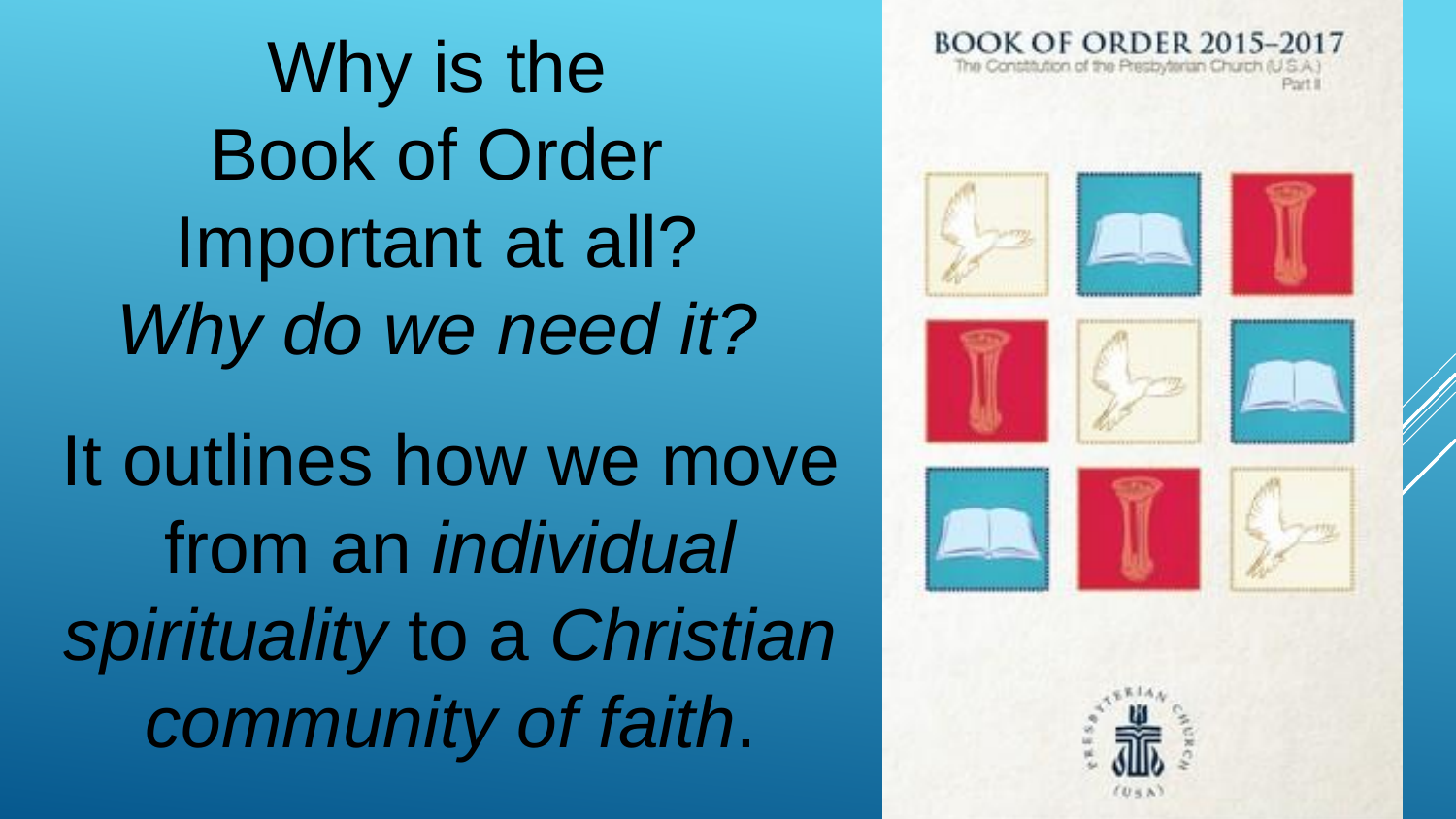## THE BOOK OF ORDER WILL NOT EFFECT EVERYTHING IN CHURCH LIFE!

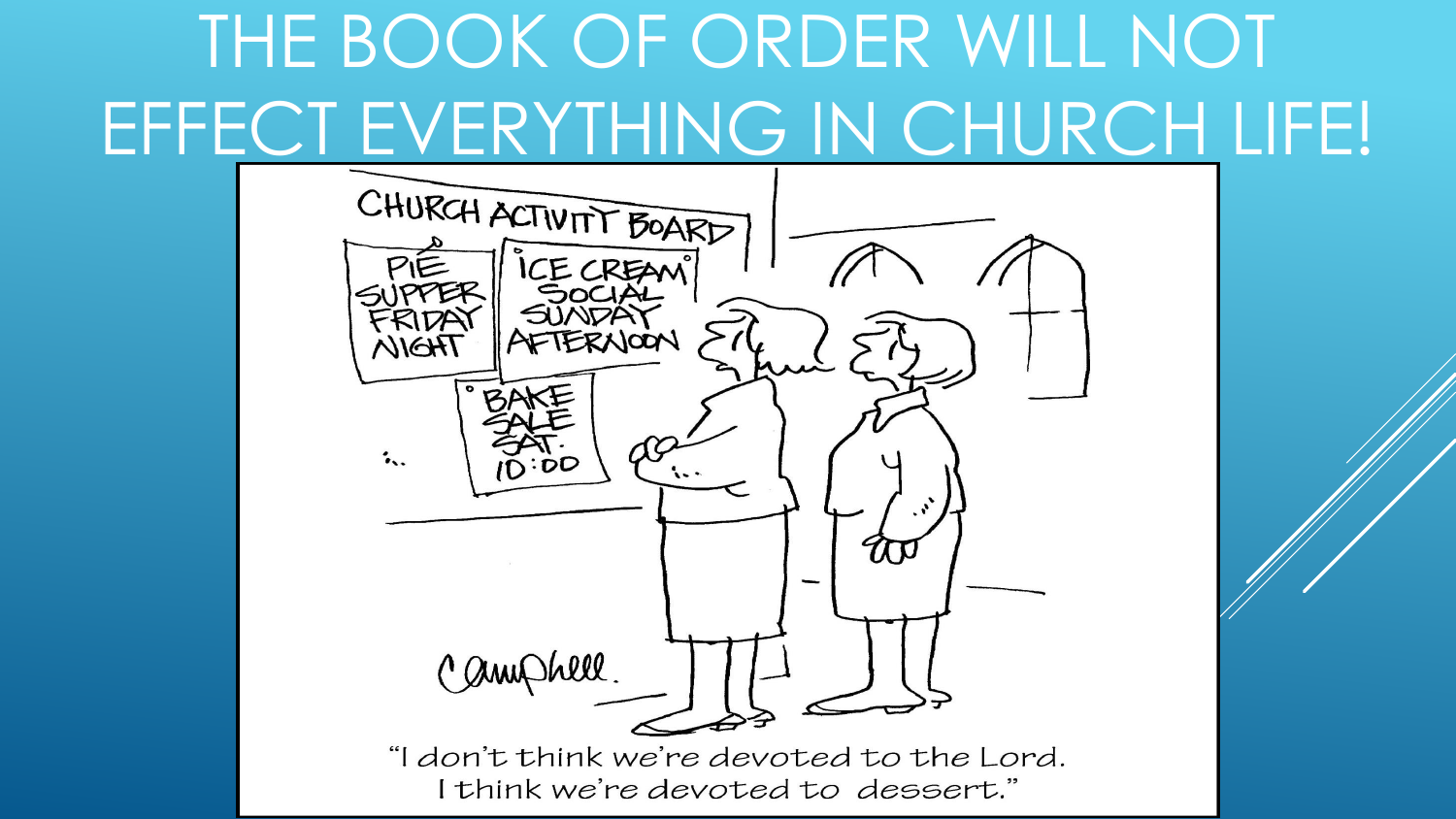**Exploring** the Four **Sections** within the Book of **Order** 

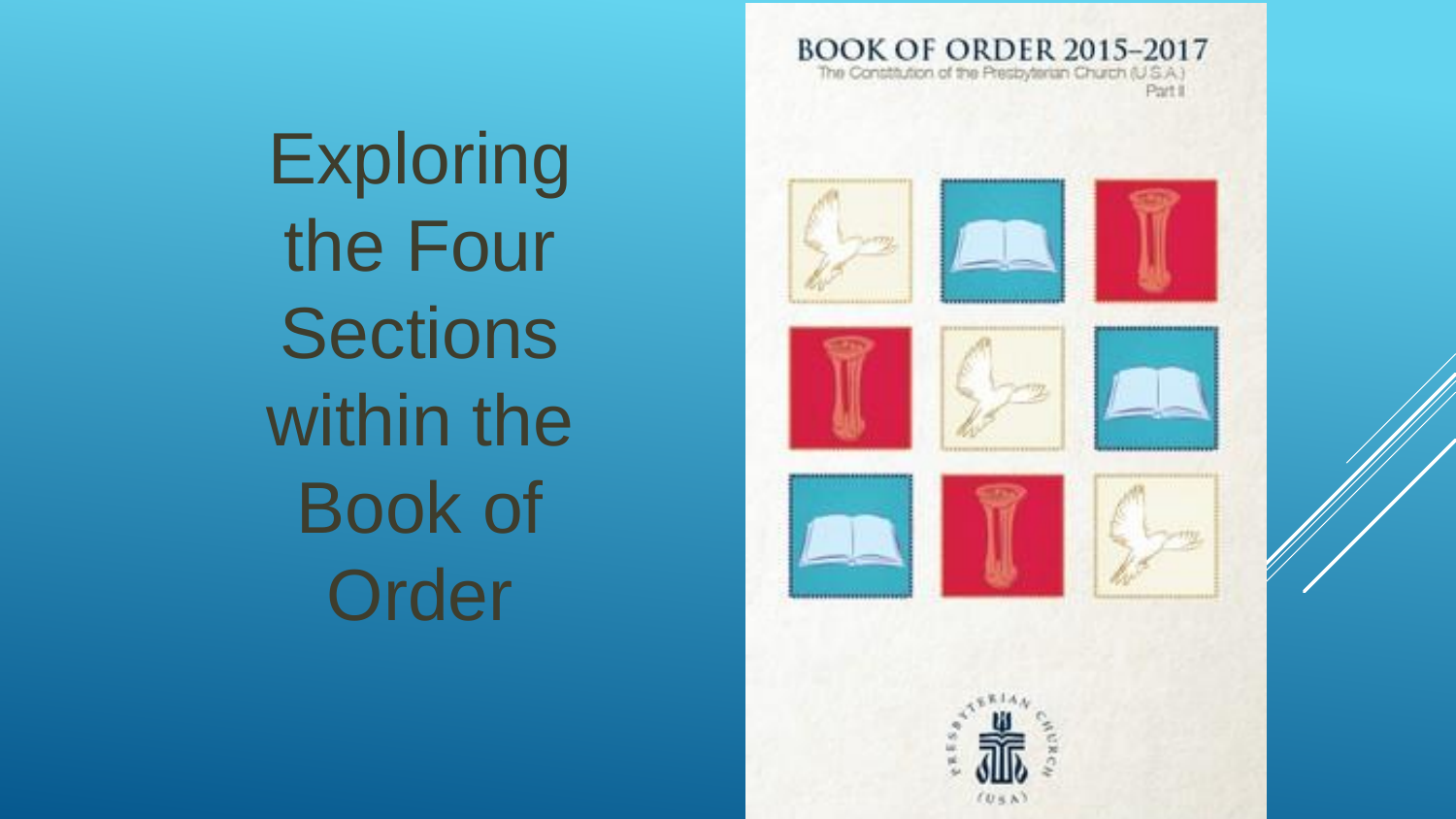Table of **Contents** and Index— Important Tools!

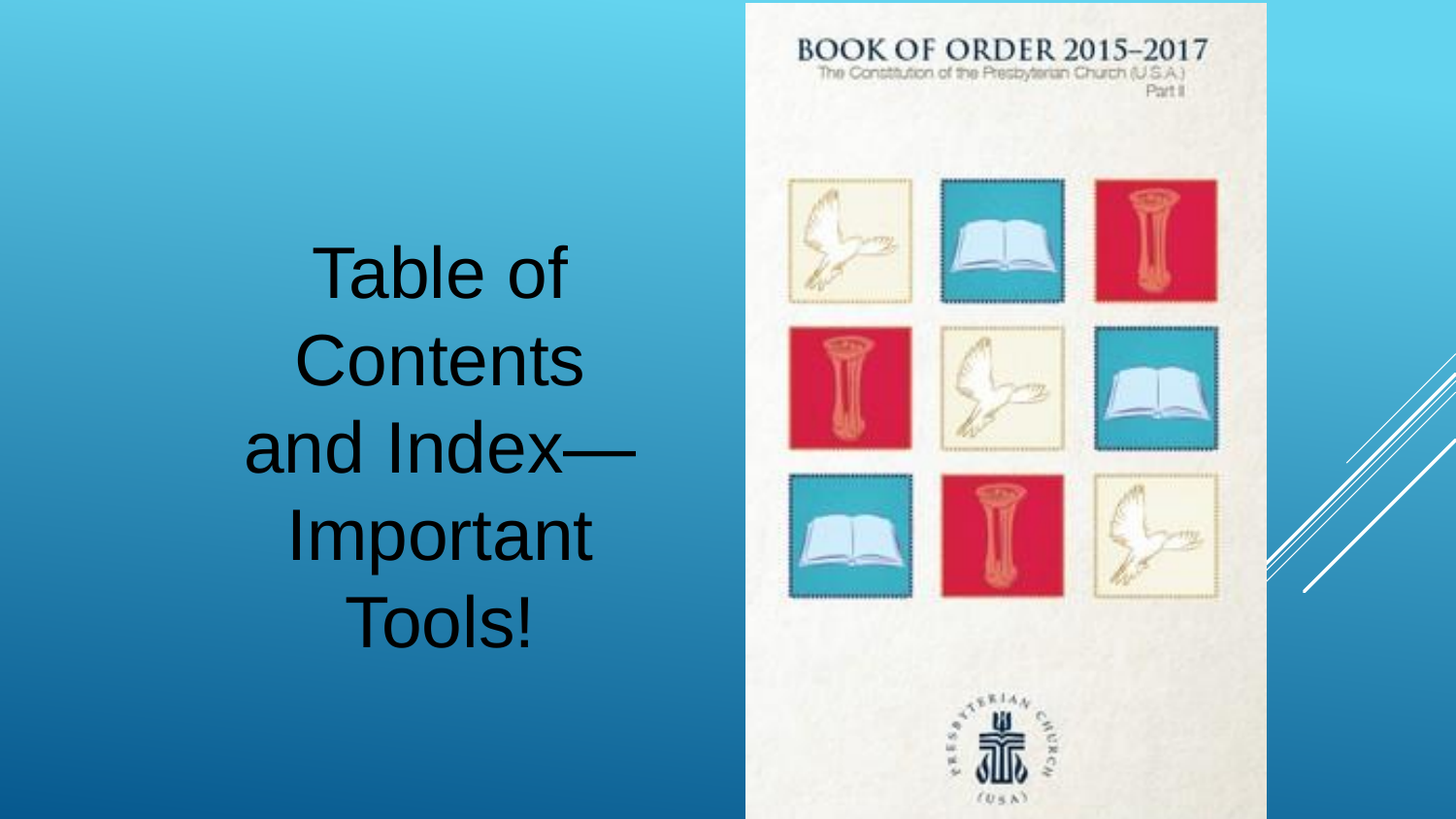# Contents Outline

#### **CONTENTS**

**Service State** 

#### THE FOUNDATIONS OF PRESBYTERIAN POLITY

#### Chapter One: The Mission of the Church

and the record of

Chapter Two: The Church and Its Confessions

#### in the Front Index in the Back

فتراجع فترجع المراجع

#### **TNDEX**

#### The references in this index are to the section numbers.

| <b>Active Member.</b>                                                                                          |               |
|----------------------------------------------------------------------------------------------------------------|---------------|
|                                                                                                                |               |
|                                                                                                                | W-3.3701      |
|                                                                                                                | W-3.5503-5504 |
|                                                                                                                | W 4.2006      |
|                                                                                                                |               |
|                                                                                                                | W-3.3504      |
|                                                                                                                | W 4.7000      |
| Administration (See also Principles of Administration), Defined G-3.0106                                       |               |
| <b>Administrative Commissions.</b><br>G-3.0109 b                                                               |               |
|                                                                                                                |               |
|                                                                                                                |               |
|                                                                                                                |               |
| <b>Administrative Staff:</b>                                                                                   |               |
| Elected under principles of participation and representation G-3.0110                                          |               |
|                                                                                                                |               |
| A design compared to the Control of the Control of the Control of the Control of the Control of the Control of |               |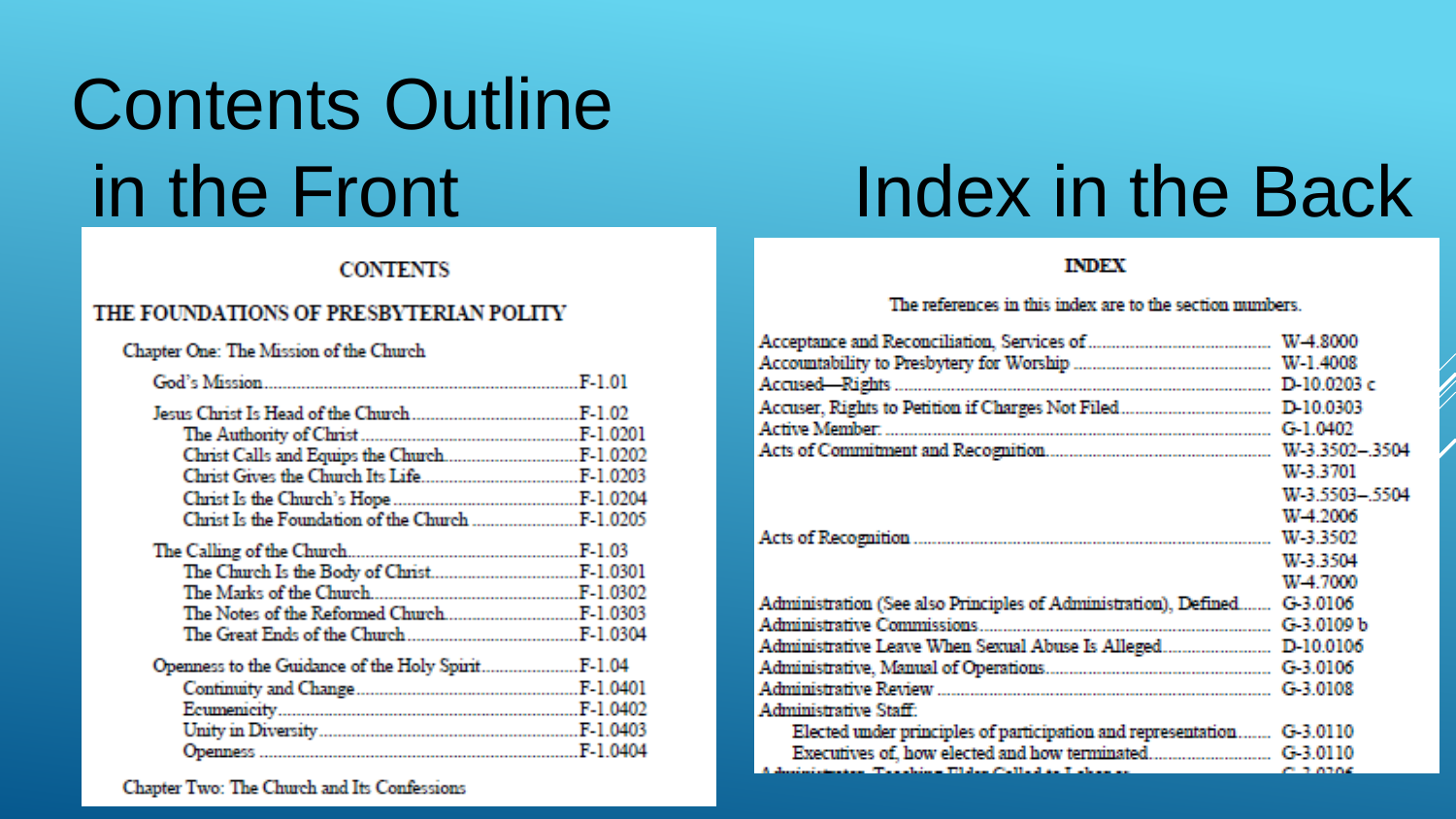### 4 Main Topics

# 1. **F**–**Foundations** of Presbyterian Polity

**BOOK OF ORDER 2015-2017** The Constitution of the Presbyterian Church (U.S.A.) Port II





















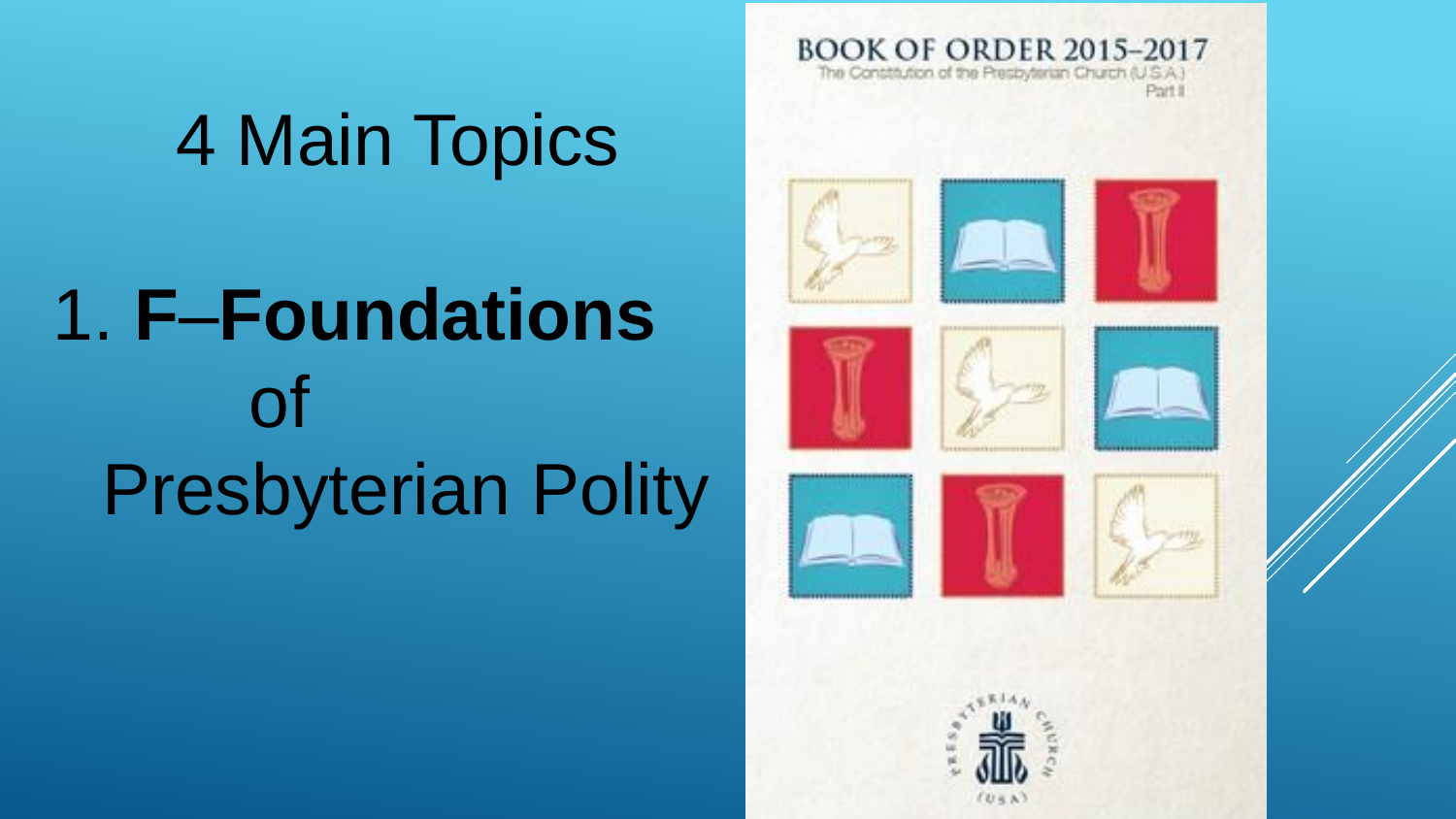ANSWERS AND DIRECTION Question • There are many sources of truth. What is the • F-1.01 good news the Church shares? What distinguishes Church from other community service groups? **Many churches are popping up offering** different messages. What distinguishes the true Church? How does a Church know it's fulfilling it's References **F** 1.03  $\blacktriangleright$  F-

F-1.0304

calling? What is our purpose?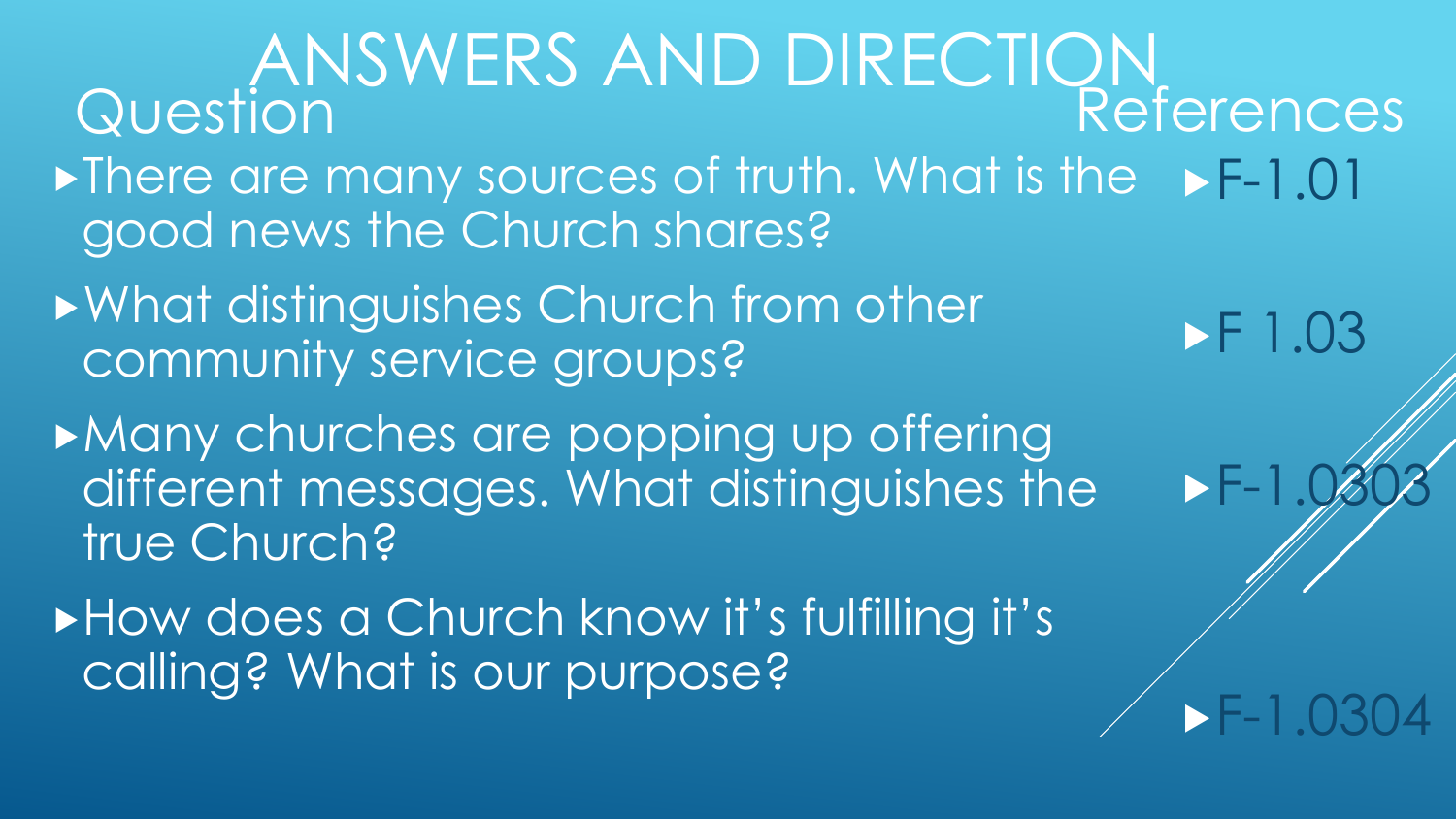ANSWERS AND DIRECTION Question Many are saying today the Church should be about 'Deeds, Not Creeds". Are the Confessions important today? Doctrines and beliefs are so fluid now. Can the Church tell me what to believe or how to act? References  $F-2.01$ **F 3.01-5**  $-F-3/0204$ 

**Session often votes on major issues** without polling the members. Shouldn't they find out what members want?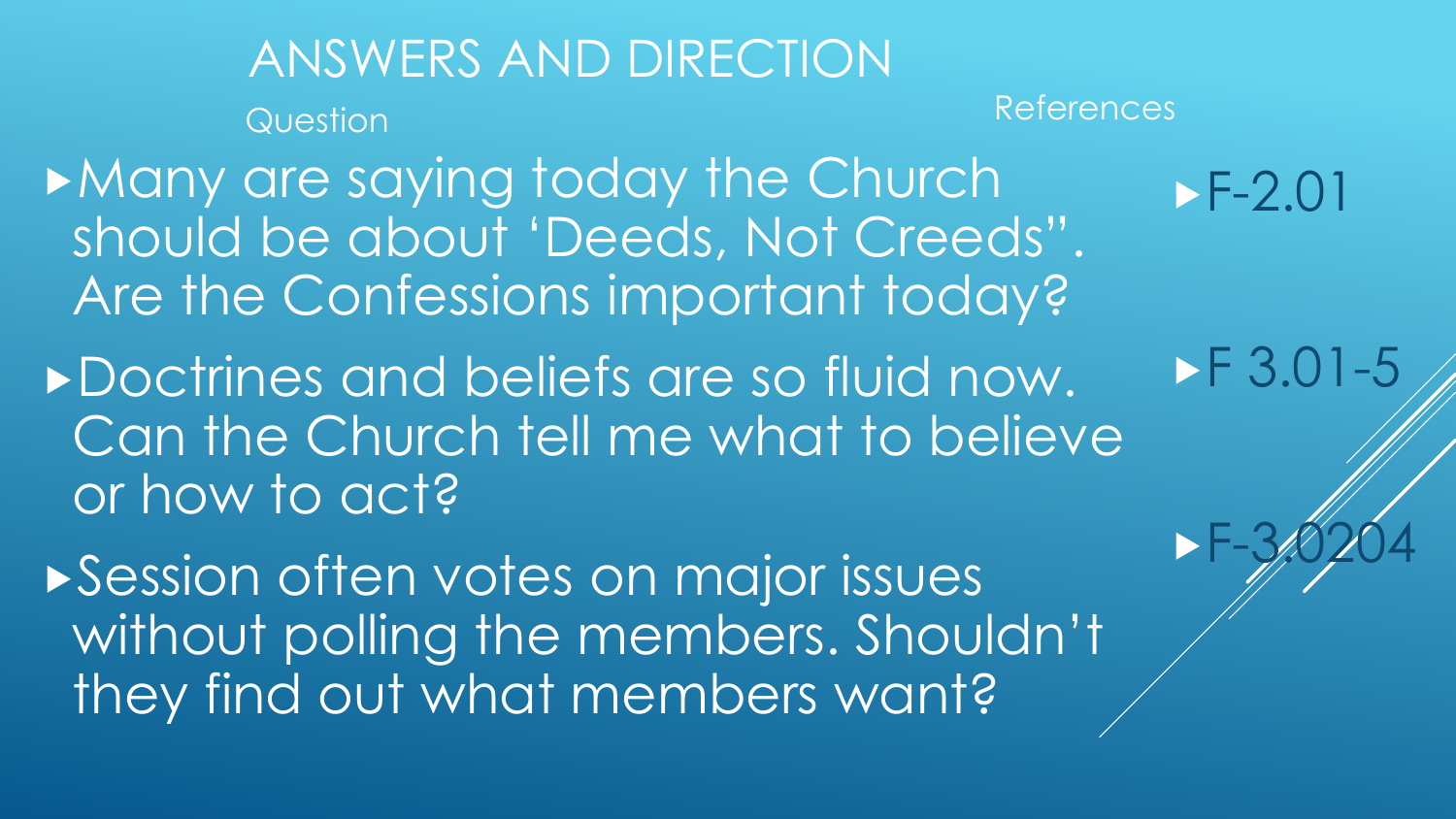### Foundations (F) Chapter 1

#### **Marks of the Whole Church – F-1.0302a-d**

- Unity Holiness
- Catholicity Apostolicity

### **Openness to the Holy Spirit– F-1.0404** Seeking a new openness to God's mission in the world.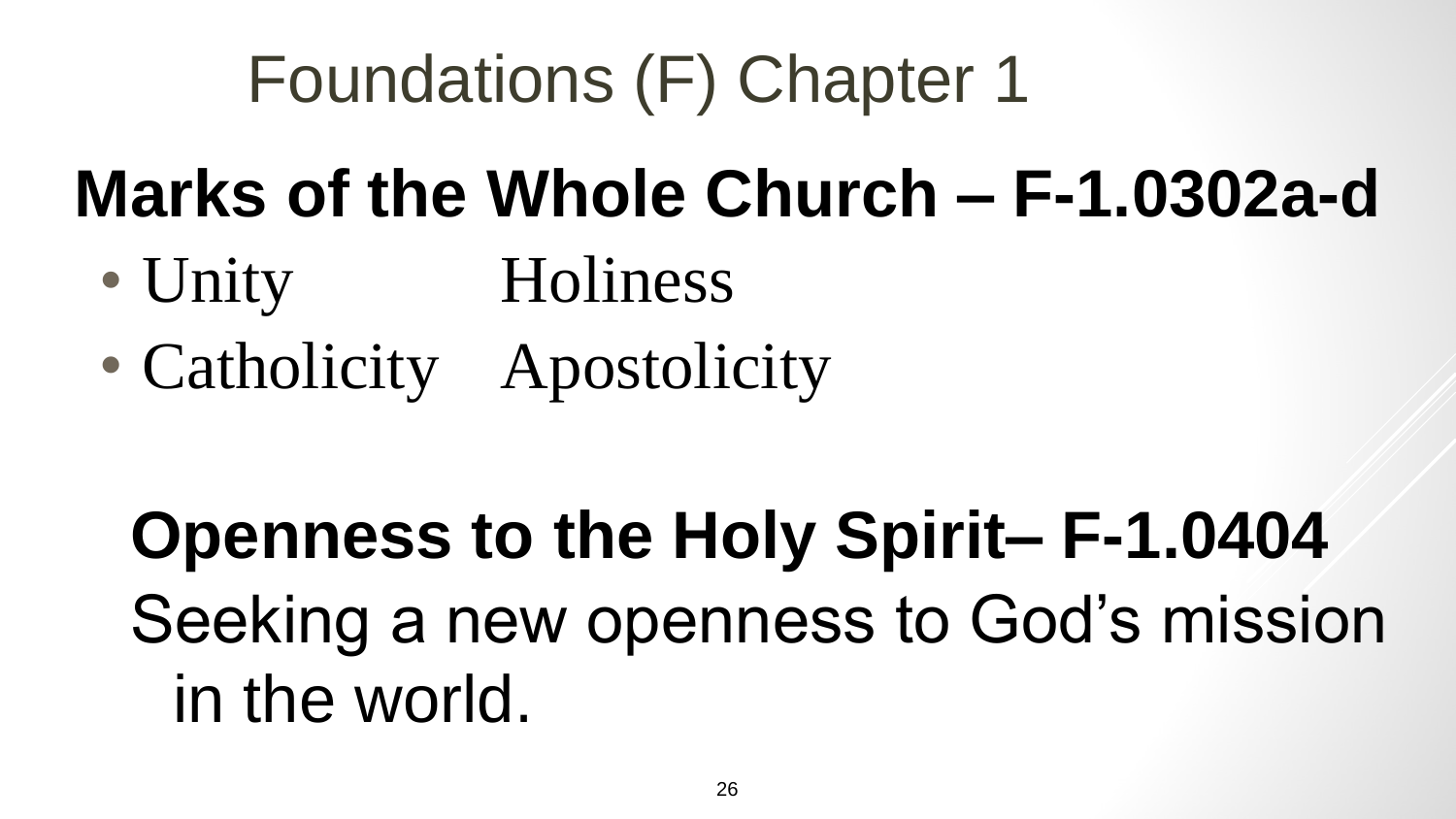### Foundations (F) Chapter 2

- The marks of the Reformed Church-- F-2.05
	- **God's sovereignty**
	- **Election** for **service** as well as for **salvation**;
	- **Covenant life**
	- Disciplined concern for **order in the church according to the Word of God**;
	- **A faithful stewardship** that shuns ostentation and seeks proper use of God's gifts:
	- **Human tendency to idolatry and tyranny,**
	- **Working for the transformation** of society
	- Seeking justice and living in<sub>z</sub>obedience to the Word of God.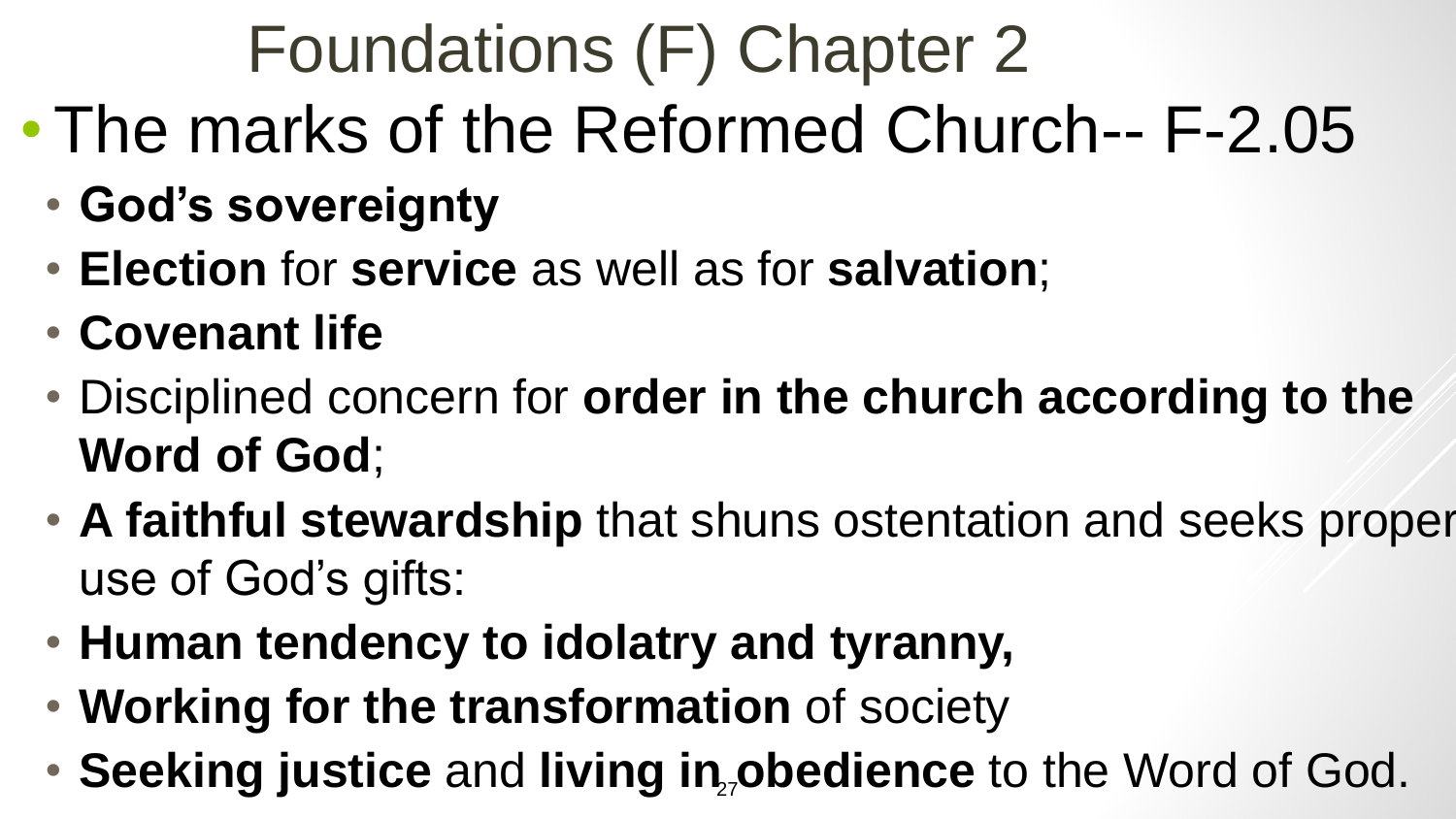### FOUNDATIONS (F) CHAPTER 3

- One Church F-3.0201
- Governed by Presbyters F-3.0202
	- Teaching Elders Ruling Elders
- Gathered in Councils F-3.0203
- Representative-but not like U.S. gov't F-3.0204
- Majority vote F-3.0205
- Review and Control F-3.0206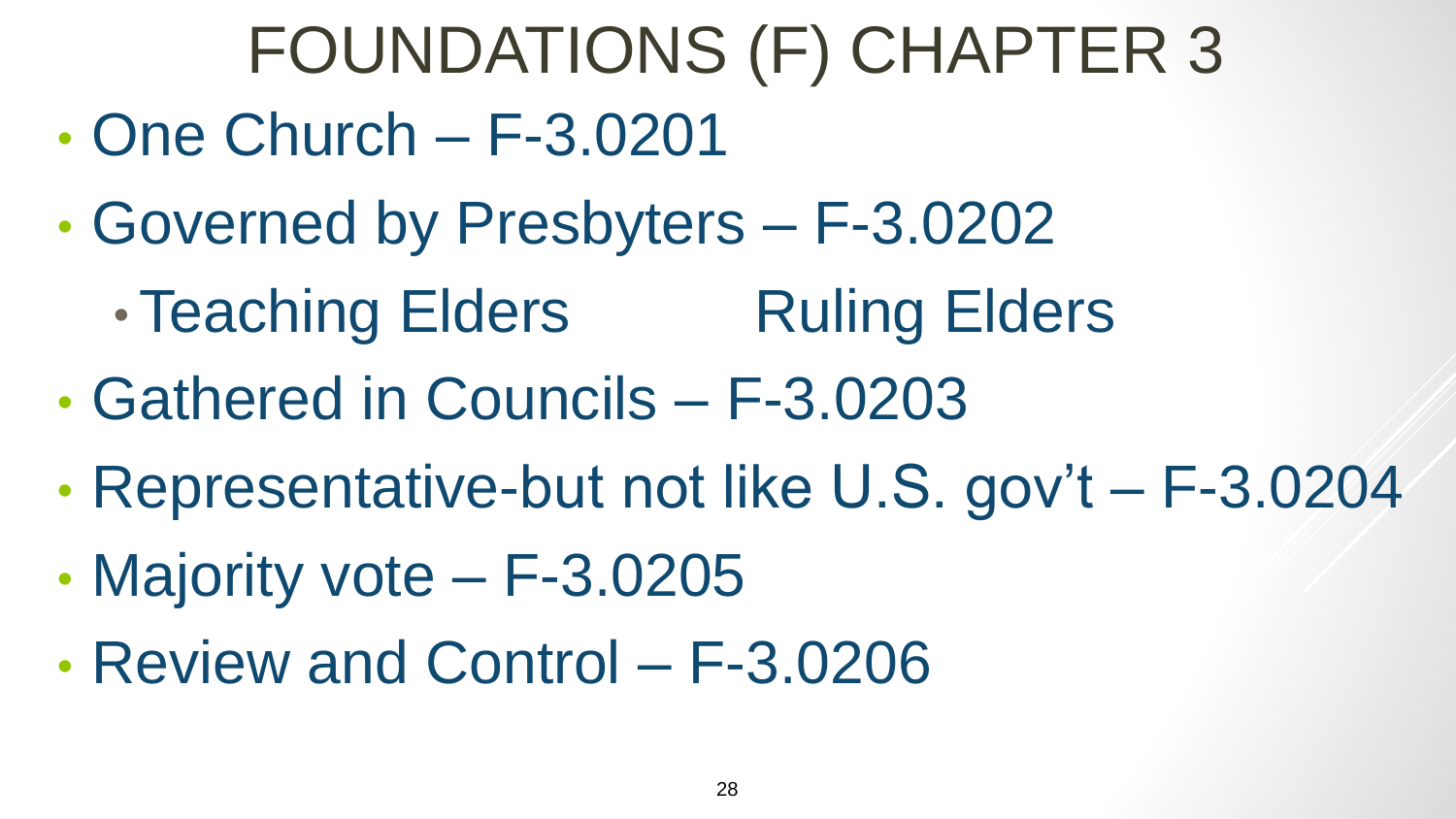

#### 2. **G**–Form of **Government**

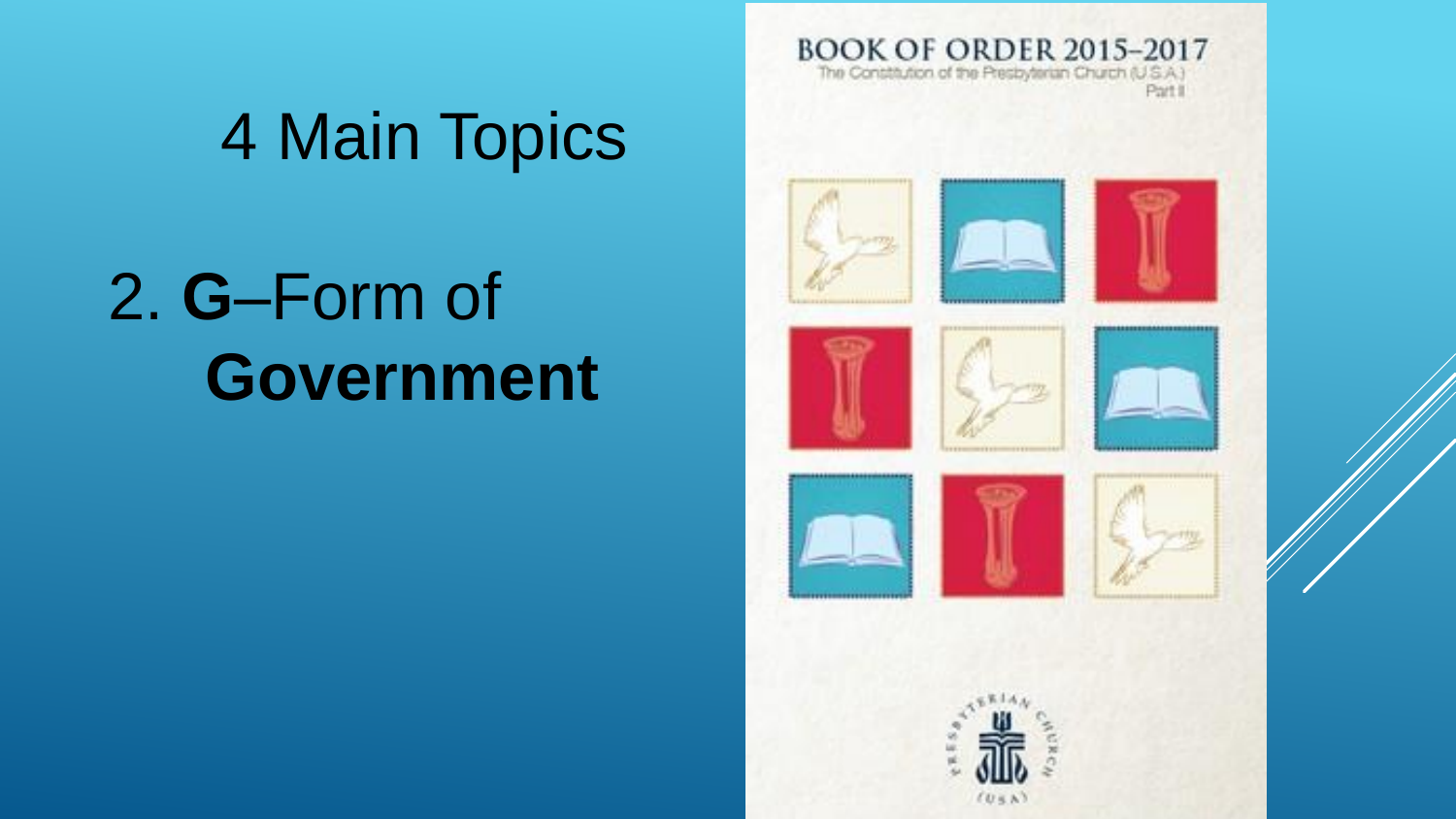Section 2--The Form of Government (G) Six Chapters

- •One: The Congregation and Its Members
- •Two: Ordered Ministry, Commissioning, and **Certification**
- •Three: The Councils of the Church
- •Four: The Church and Civil Authority
- •Five: Ecumenicity and Church Union
- Six: Interpreting/Amending the Constitution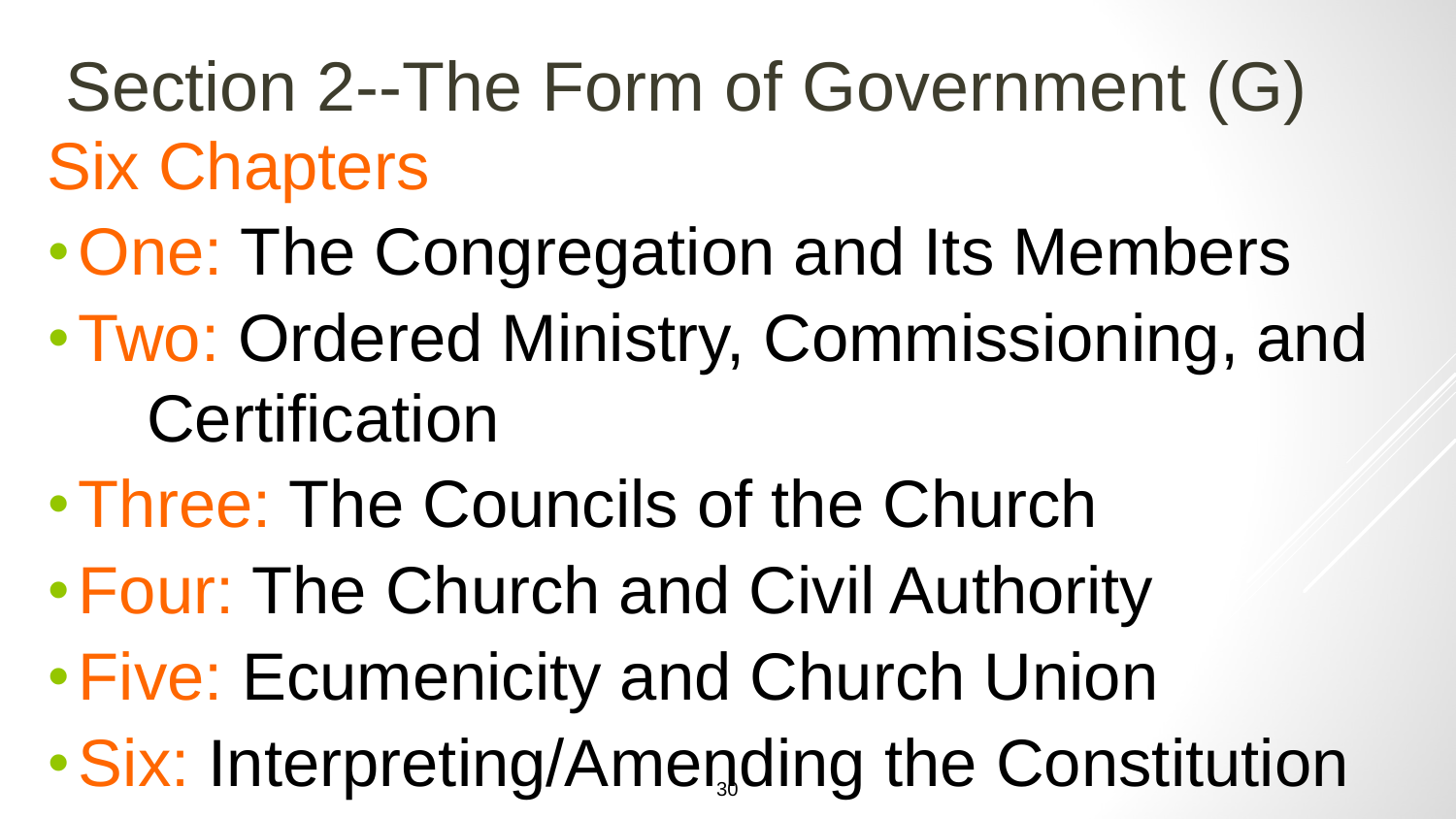ANSWERS AND DIRECTION • What type of examination should there be for elders and deacons?

 $-G-2.402$ 

3.0204a

1.0504

2.0401

 $\blacktriangleright$   $G$ -

G-

G-

- What membership roles does a session keep?
- At a congregational meeting, who can serve as moderator?

In electing elders and deacons, what role does the pastor play? The session? The congregation?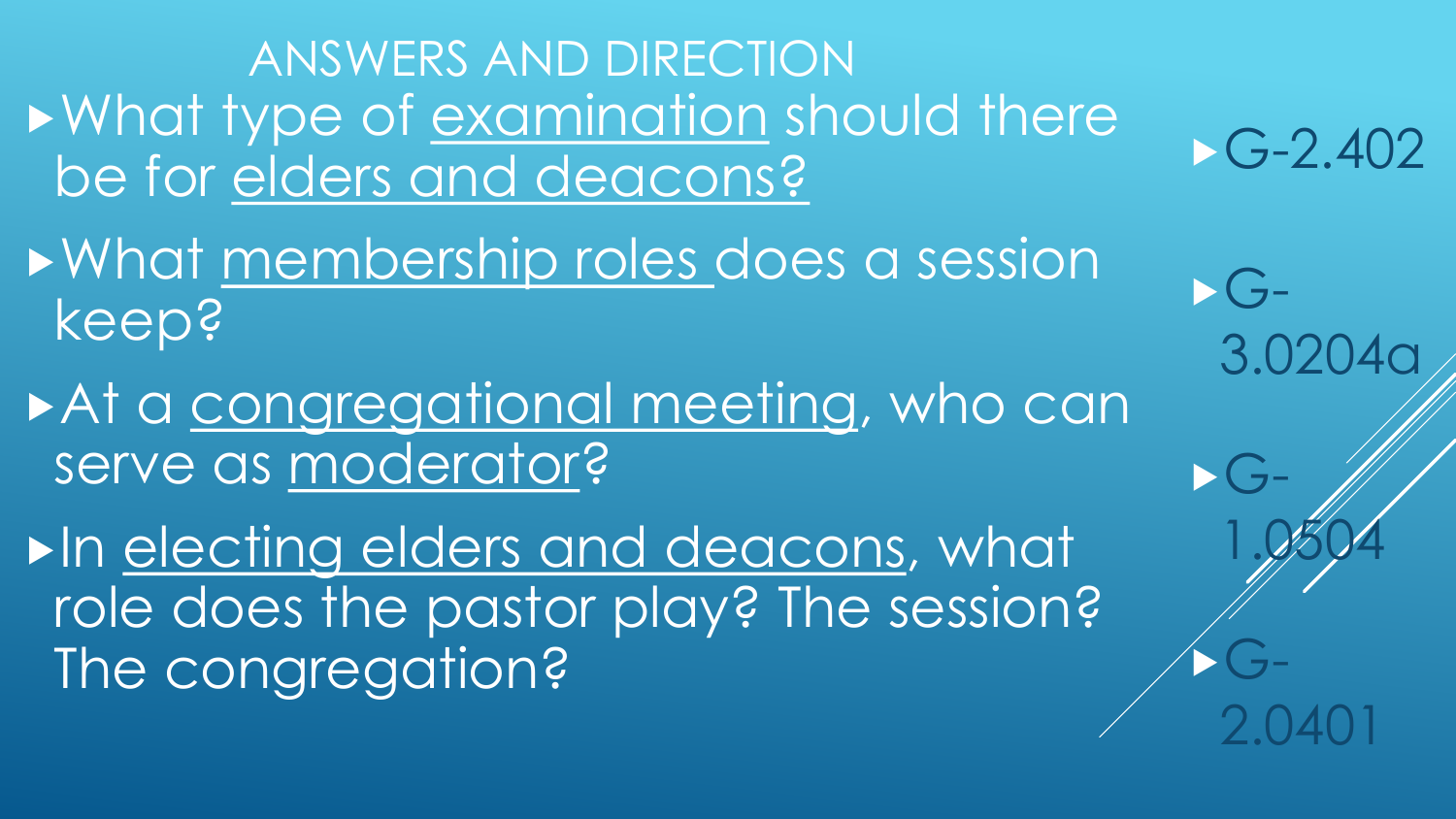#### ANSWERS AND DIRECTION

**Number 2018 19 Englewich Series Series 2018 19 Englisher Series 2019 19 Englishers** on Session?  $G-$ 3.0201

**Number 2018 Marshall September 2018 Marshall September 2018 Marshall September 2019 Marshall September 2019 Mars Number 2018 19 and 10 Fearing 10 Fearing 10 Fearing 10 Fearing 10 Fearing 10 Fearing 10 Fearing 10 Fearing 10** members? G-2.02  $\blacktriangleright$   $G$ -1.0304

Are trustees necessary in a Church? Who serves as trustees of the church? G-4.01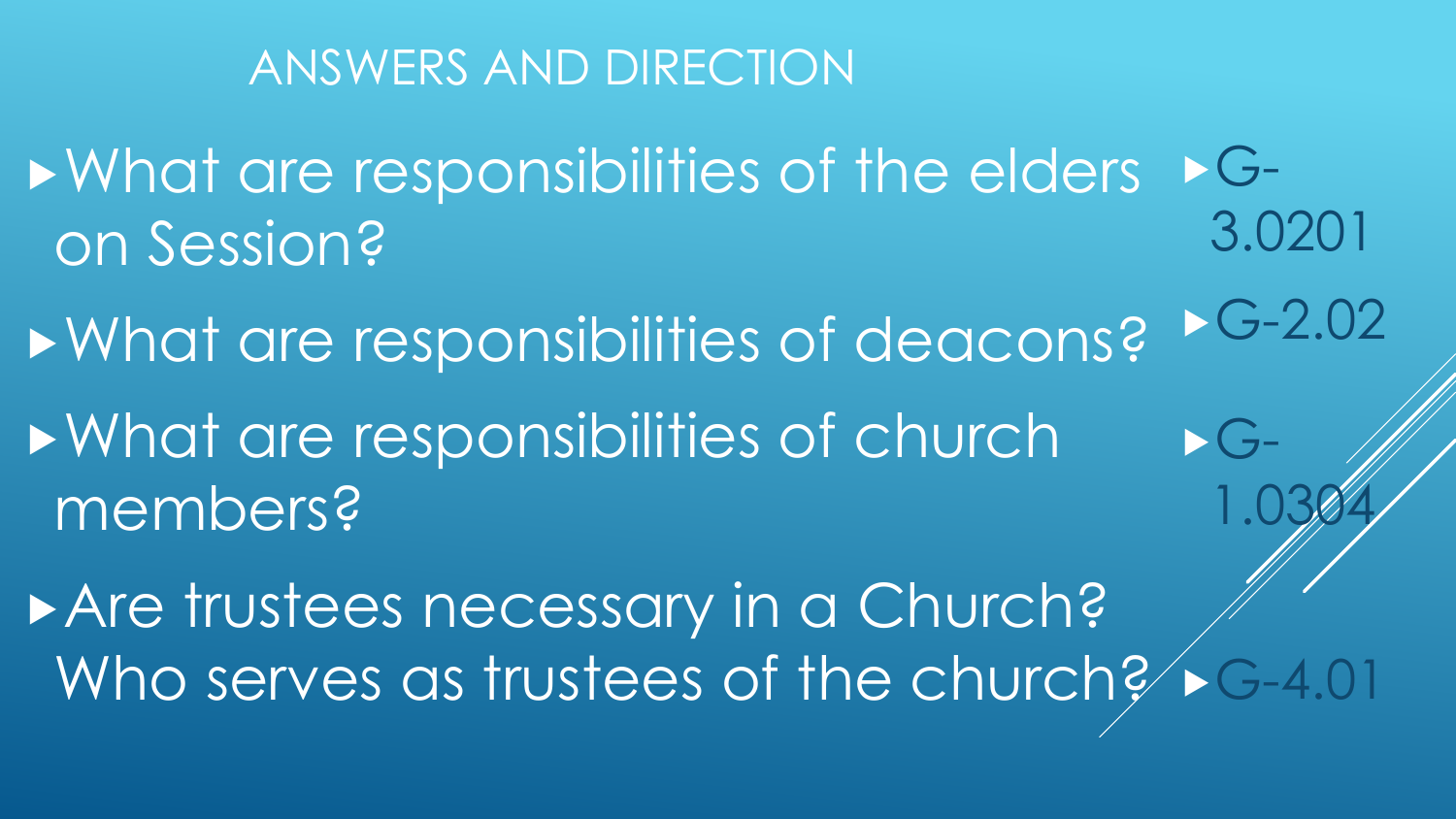#### Chapter 1– The Congregation and Its Members

- G-1.0101 Mission of the Congregation
- G-1.0301 The Meaning of Membership •Requirements of membership? (03)
- G-1.04 Categories of Membership
- G-1.05 Congregational Meetings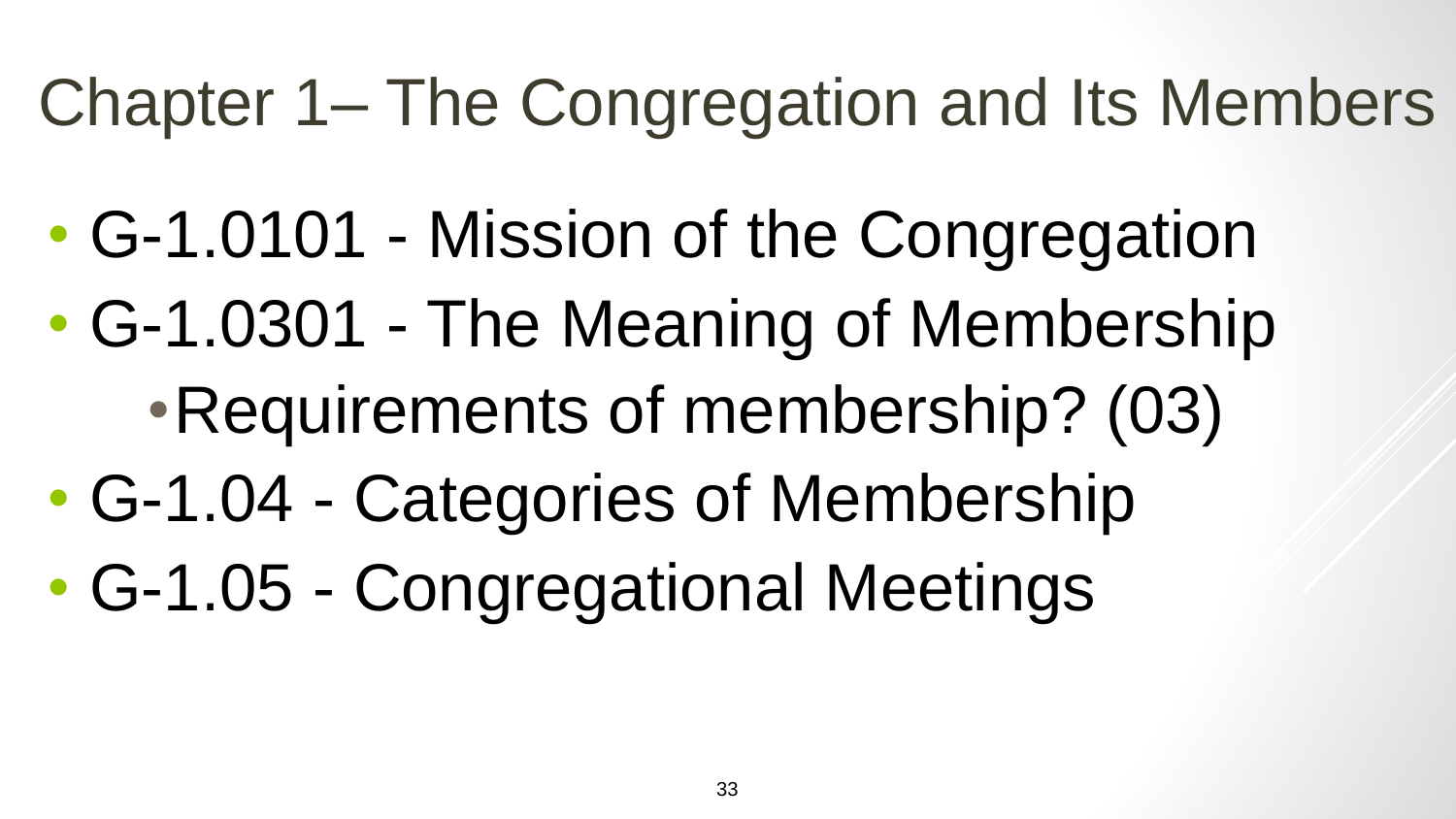#### Chapter 2-- Ordered Ministry

- Requirements:
	- •G-2.0104a Strong faith, dedicated discipleship, and love of Jesus
	- •G-2.0104b Submit to Lordship of Christ in all of life.
- 3 Ordered Ministries
	- •Deacons: Ministry of Compassion/Service G-2.0201
	- •Ruling Elder: Ministry of Discernment/Governance G-2.0301
	- •Teaching Elder: Ministry of the Word and Sacrament  $G-2.0501$   $_{34}$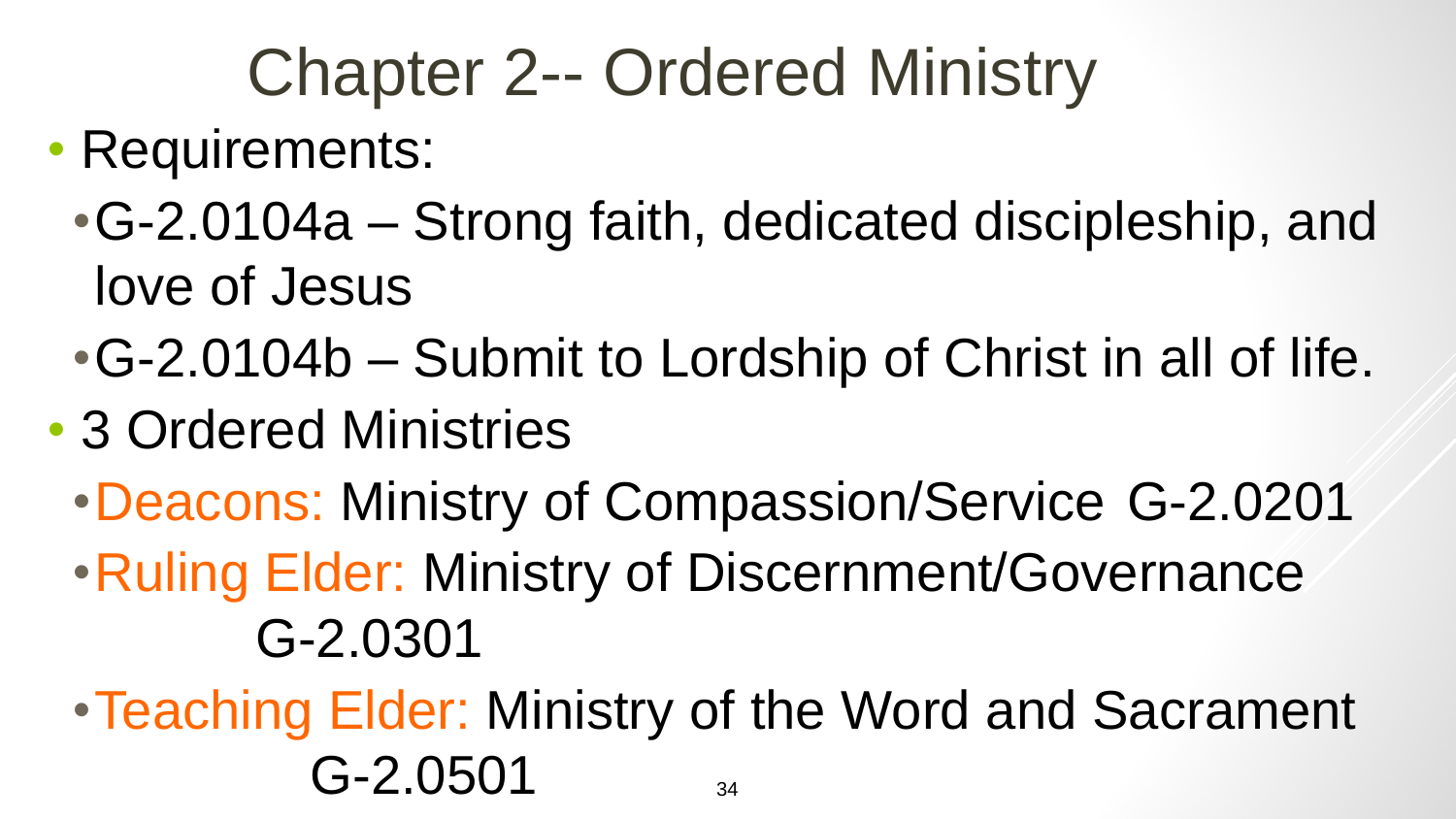#### Chapter 3--Councils of the Church

- G-3.0101 Built around Marks of the church What are the four Councils?
- G-3.02 SESSION -Responsibilities
- G-3.03 PRESBYTERY Responsibilities
- G-3.04 SYNOD
- G-3.05 GENERAL ASSEMBLY

What is not a council?

• Board of Deacons... \$-2.0202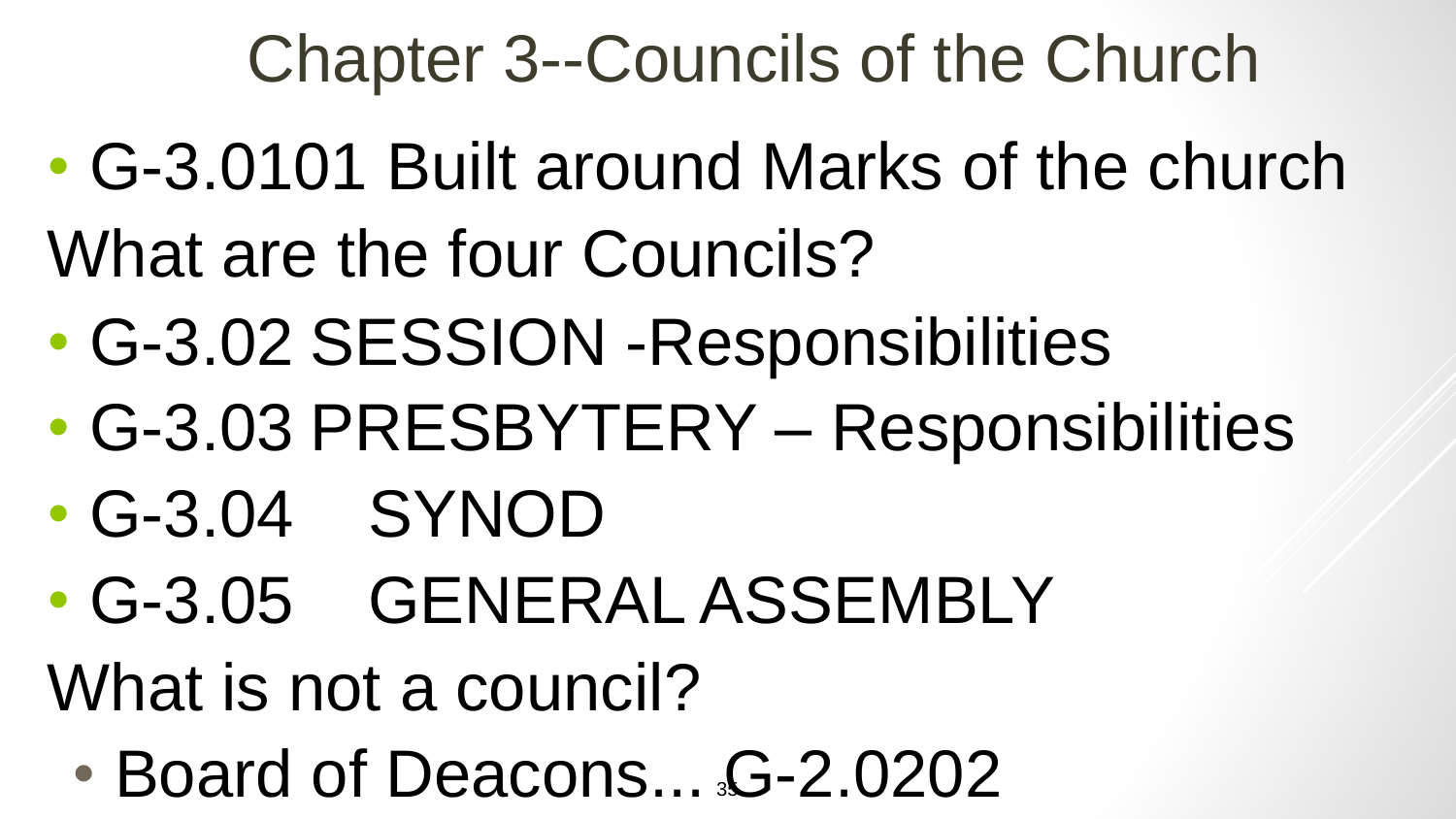#### **NOTE: Decisions left up to Congregations**

- Determine the quorum for congregational meetings. (G-1.0501)
- Determine the period of minimum notice for a congregational meeting (G-1.0502)
- Determine whether to use *Robert's Rules* as parliamentary authority (councils do, but not stated for congregational meetings)
- Determine the size and composition of the congregational nominating committee (G-2.0401)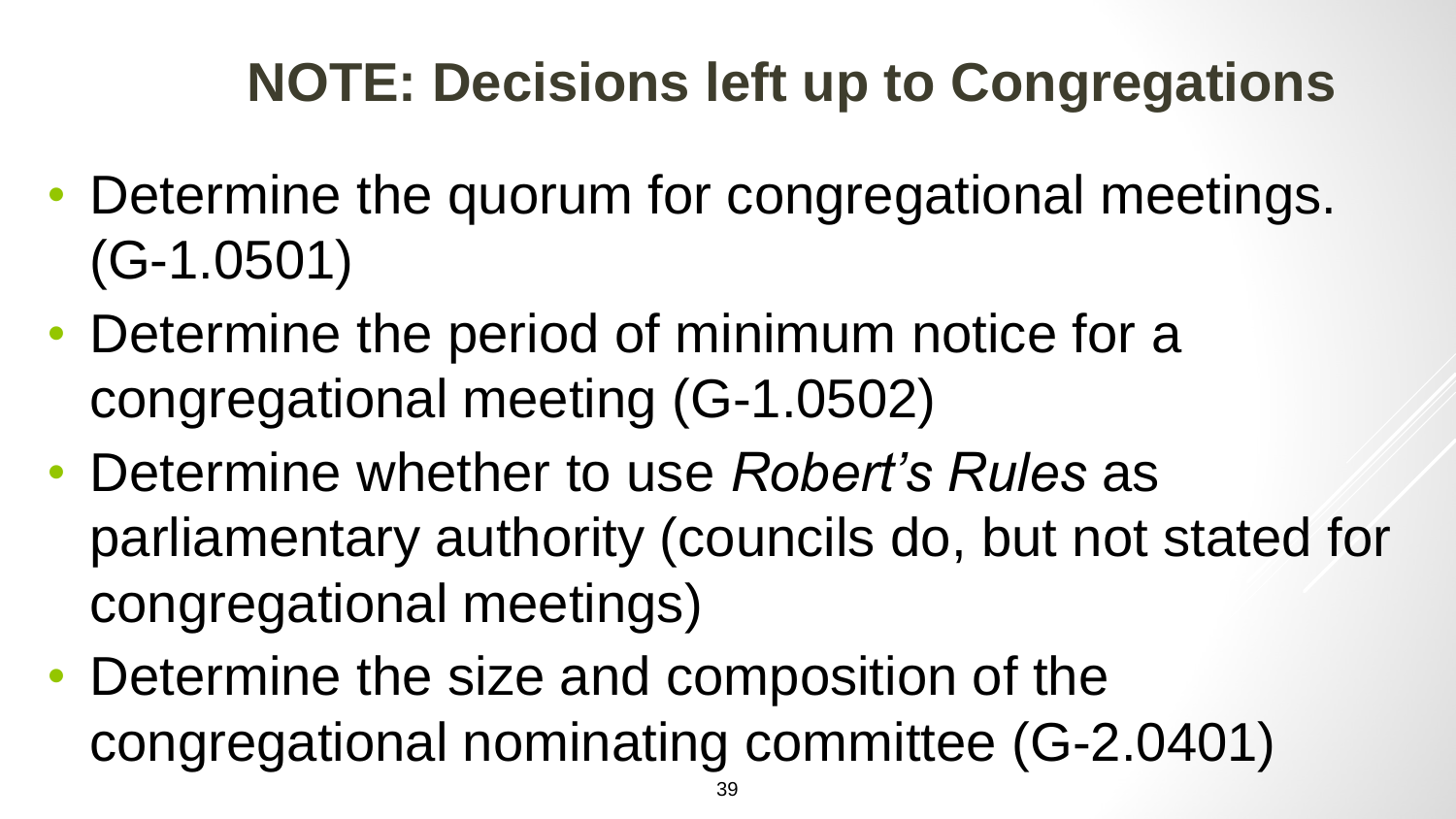#### **Decisions Left up to Sessions**

- Keep a list of inactive members? (G-1.04)
- How to prepare people for membership? (G-1.0402)
- How to examine deacons and elders? (G-2.0104b)
- What term the session clerk serves (G-3.0104)
- Develop a manual of operations, sexual misconduct and child protection policy and a process for financial review. (G-3.0106, 3.0113, and 3.0205)
- Obtain property/liability coverage (G-3.0112)
- Determine the quorum for session meetings. (G-3.0203)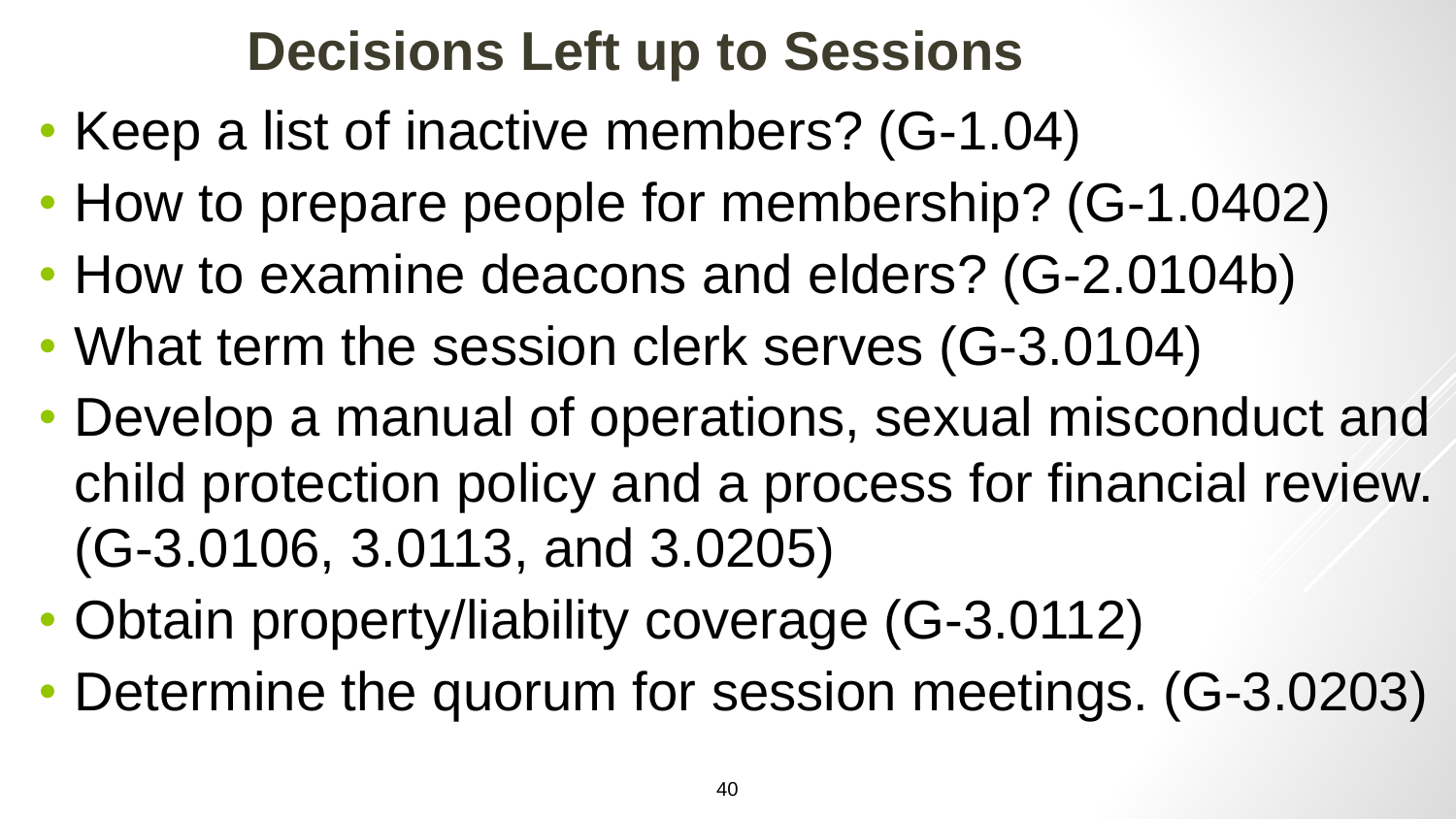### **The Mindset offered by the Form of Government**

•Moving from Prescriptive to Permissive

•Allowing the broad principles of our polity to be applied with creativity and flexibility

•An openness to revitalization and transformation through new models of church life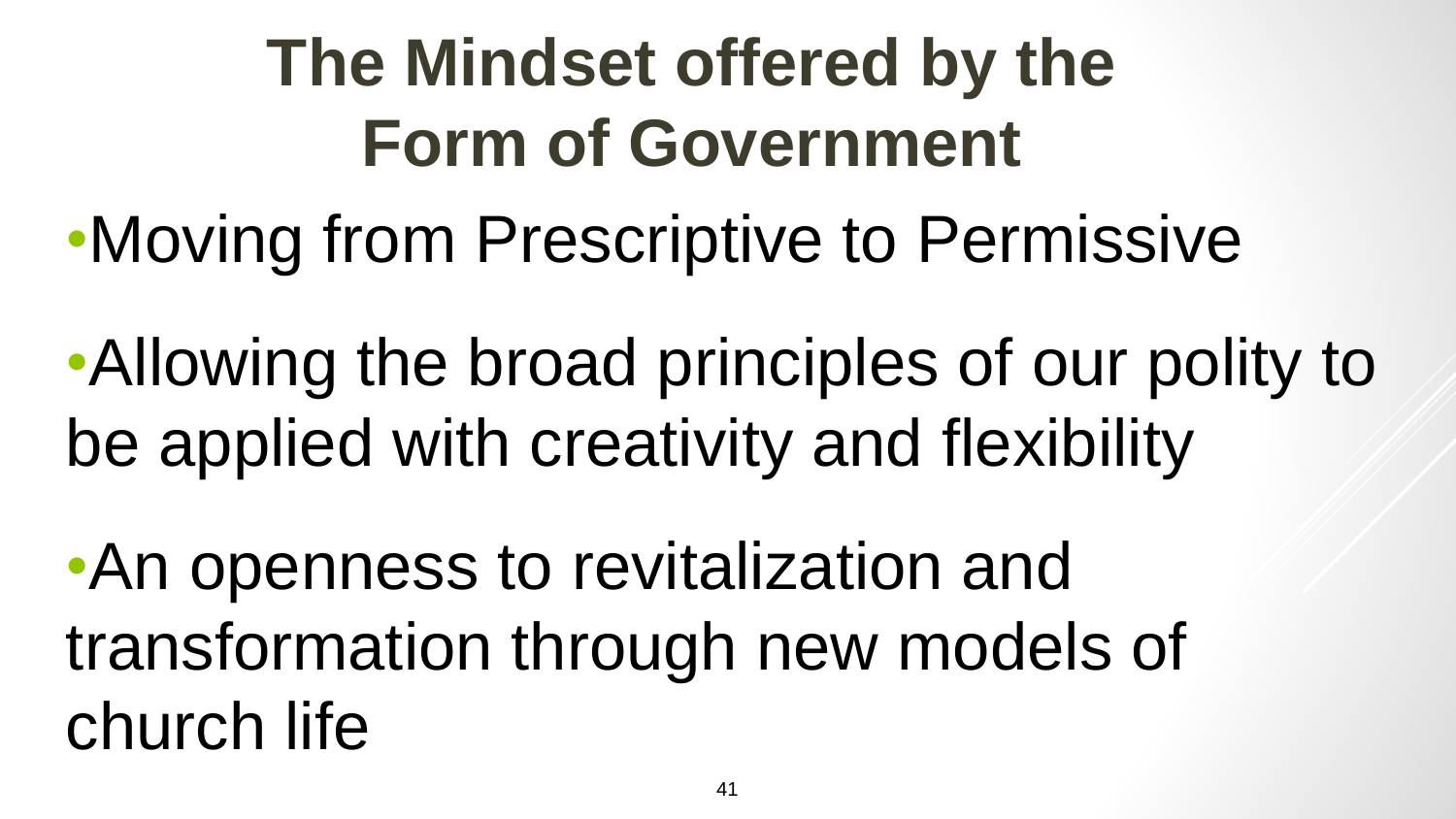#### 4 Main Topics

### 3. **W**–Directory for **Worship**

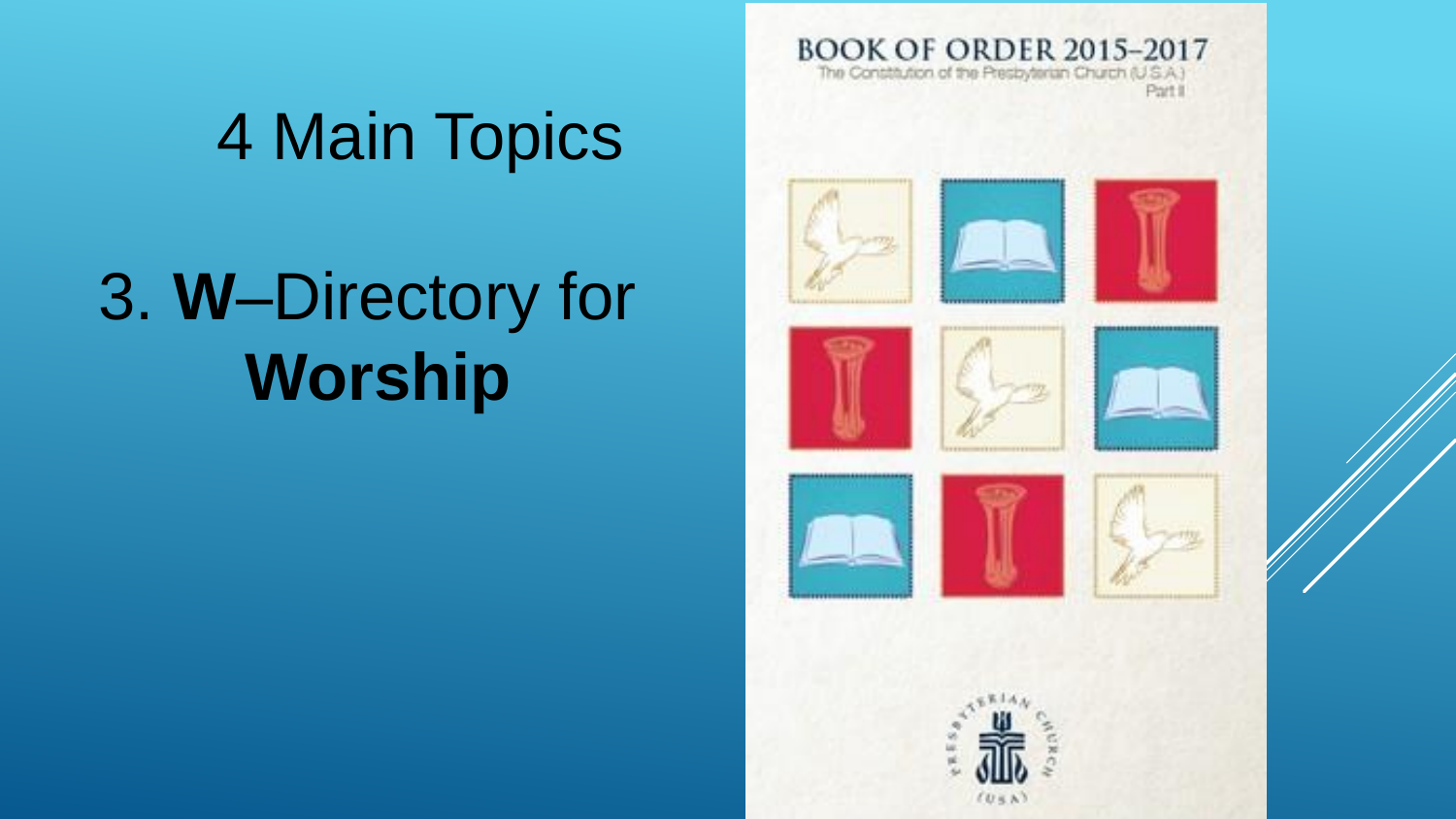#### SECTION 3-DIRECTORY FOR WORSHIP (W)

- Seven Chapters--Beautiful, almost devotional W-1.1- 1.3 – Primer in Christian Worship
- •W-1.4000 Responsibility and Accountability in worship
	- •Who picks when/where worship is held?
	- •Who picks the color of the carpet?
	- •Who picks the music?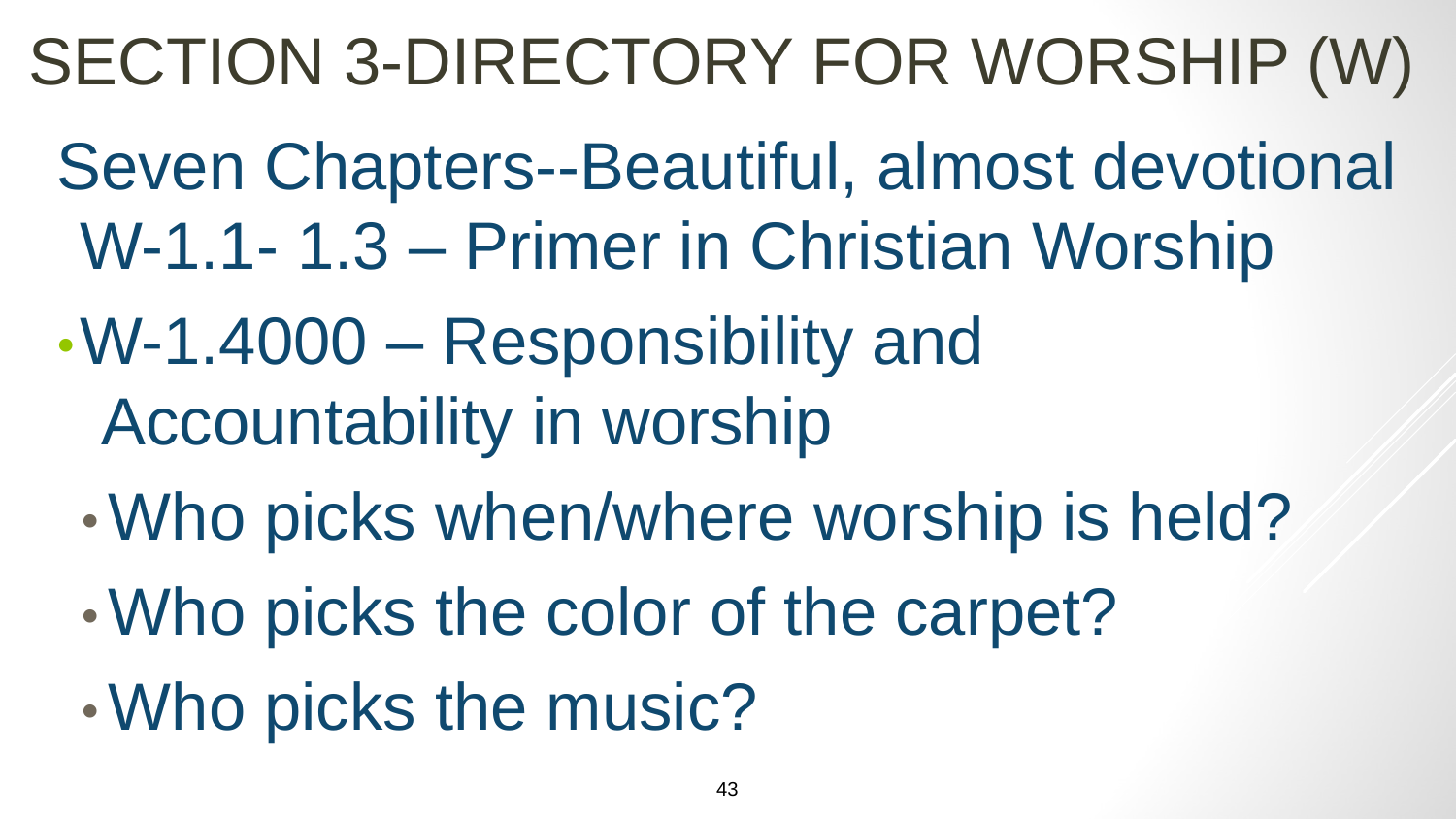#### •W-2.100--Elements of Worship

- •W-3.100--Ordering/Seasons of Worship
- •W-4.100--Ordination & Installation, Marriages, Funerals
- W-5.100--Personal Discipleship and Family Worship
- •W-6.100--Nurture and Pastoral Care •W-7.100--Evangelism, Compassion, Justice, Care of the Earth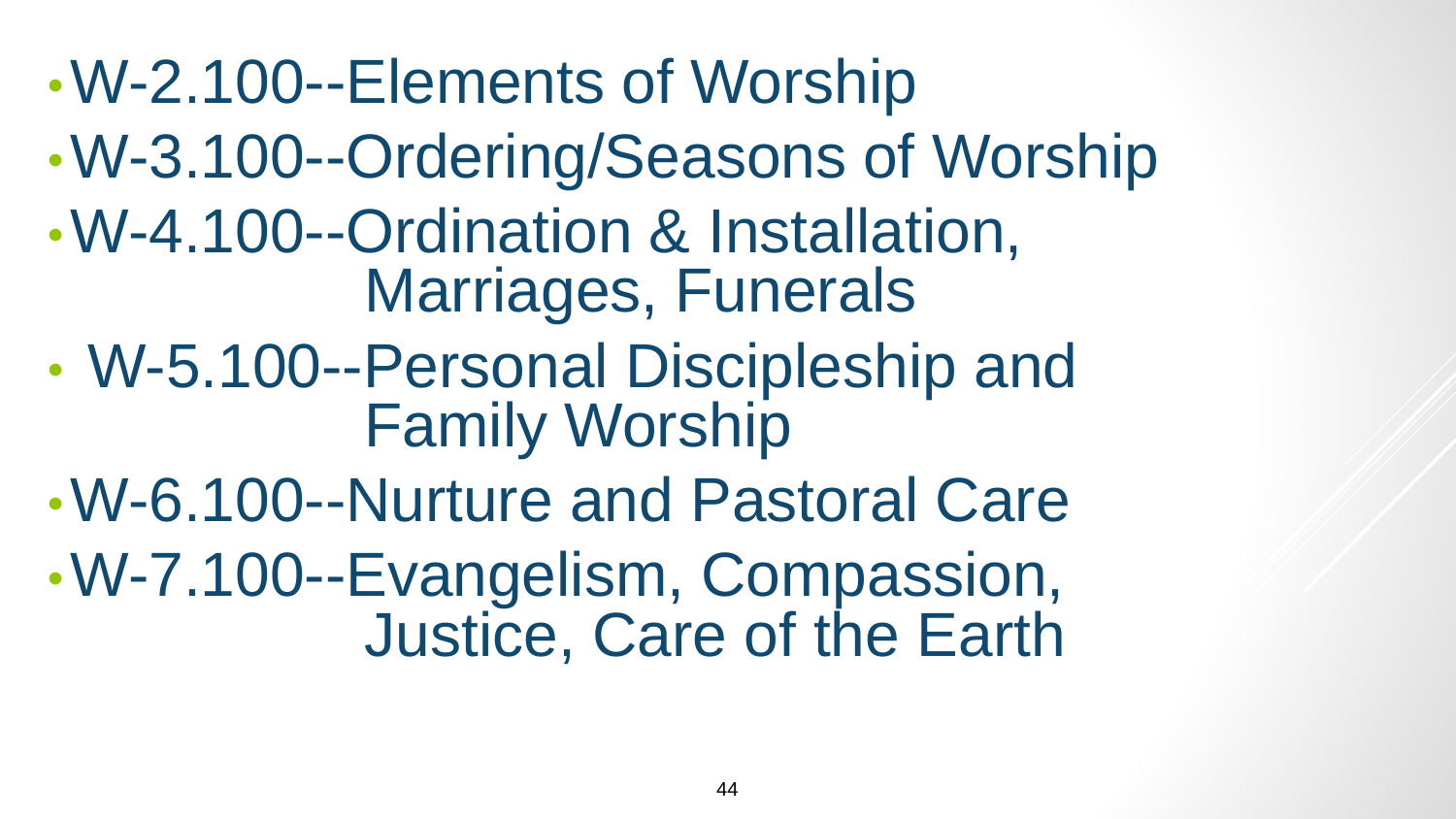- ANSWERS AND DIRECTION What is the meaning of Baptism? ▶ Who may receive the Lord's Supper and ▶ W-2.4011 who may not?  $\blacktriangleright$ In our Vocation as Christians, what is God's calling and our response? ▶ To what transitions of life does the Church W-6, 3010 respond? **In what ways does the Church help** W-2.3005  $\triangleright$  W-5.600 W-7.4002
	- people do justice in everyday life?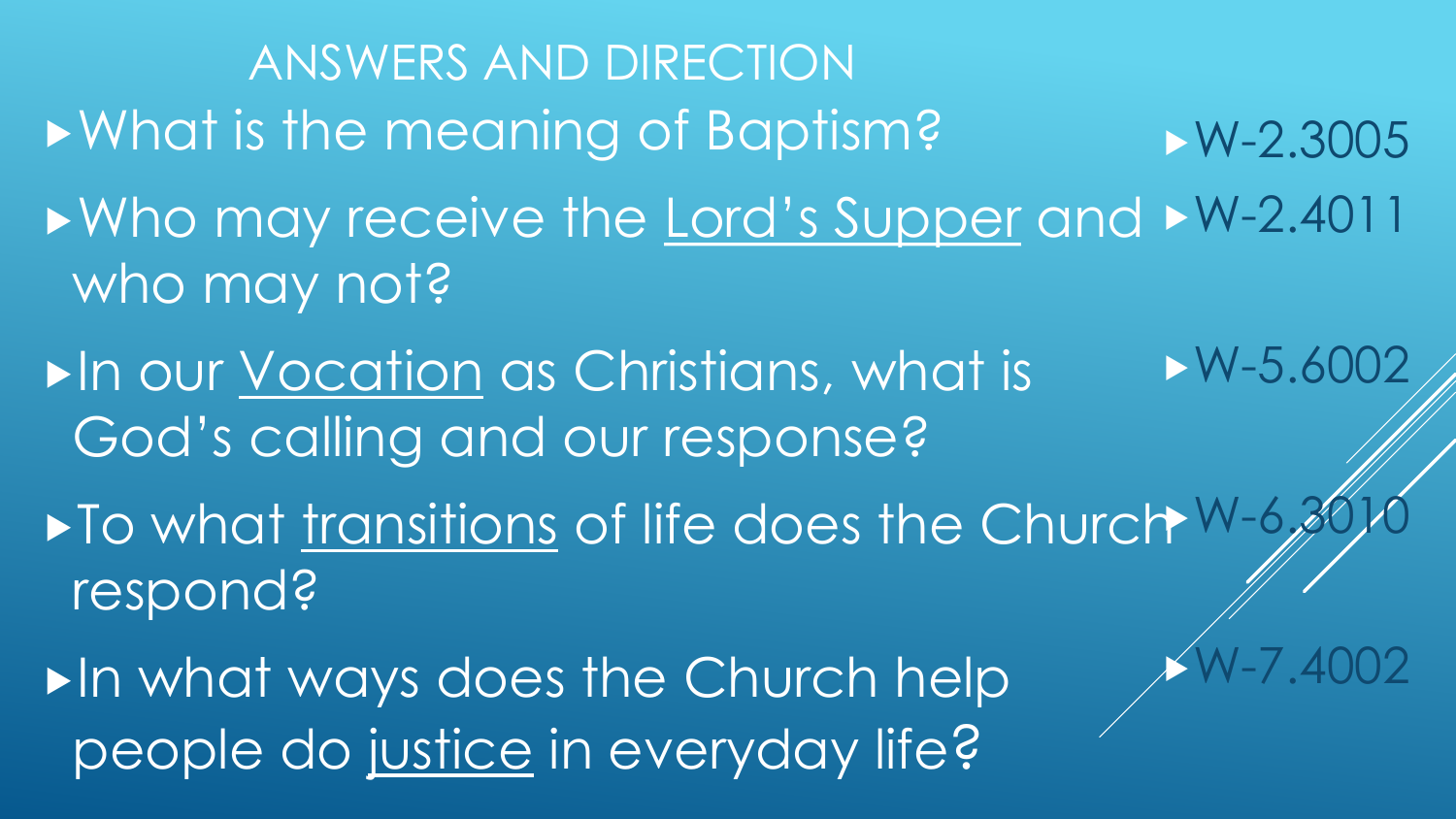

# 4. **D**—The Rules of **Discipline**

4 Main Topics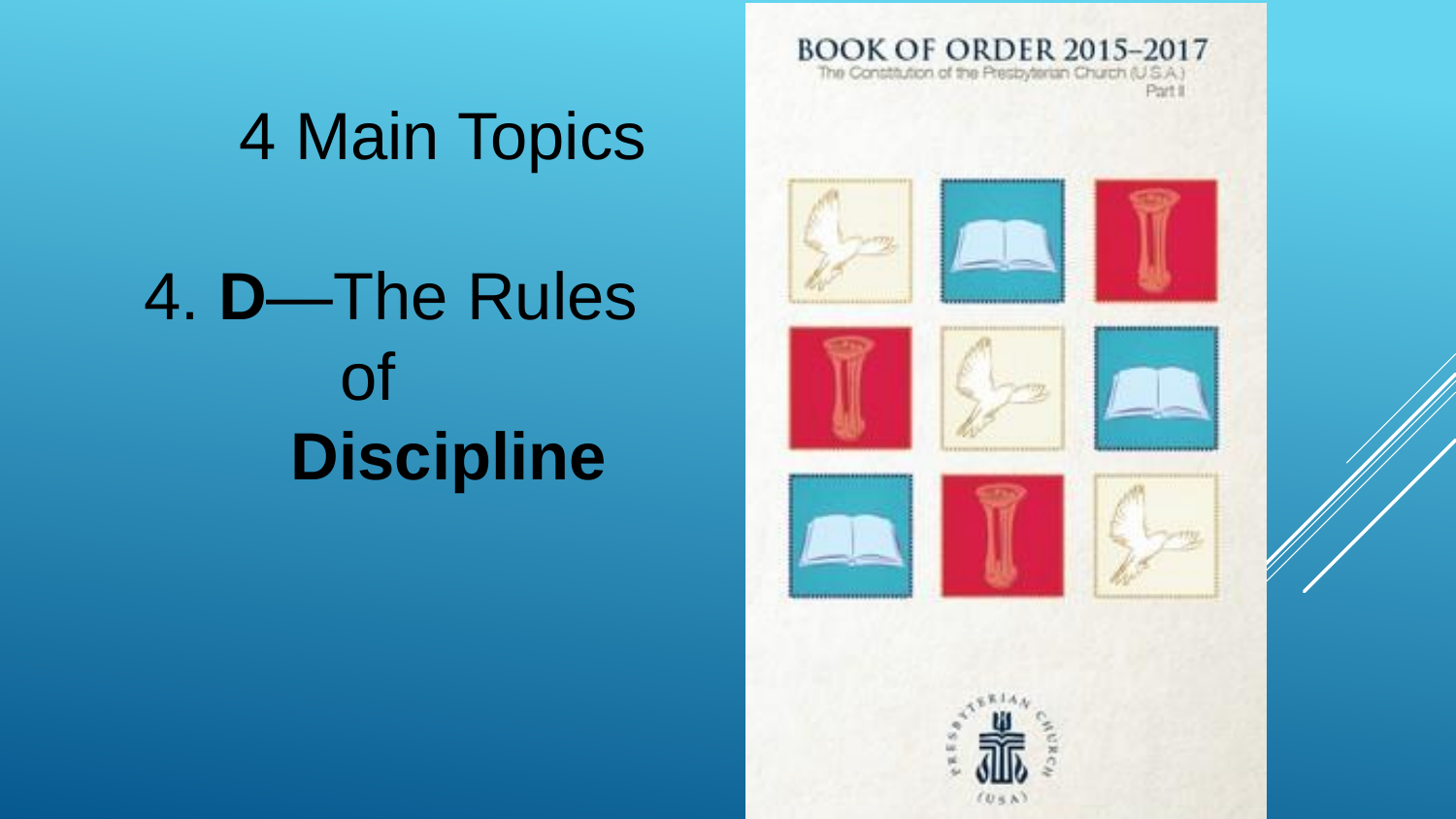#### SECTION 4—RULES OF DISCIPLINE

- Fourteen Chapters
- •Preamble D-1.0101 Goal of Discipline
- •Two types of cases D-2.0200 Remedial—Irregularity or delinquency of lower court
	- Disciplinary—Censure for an offense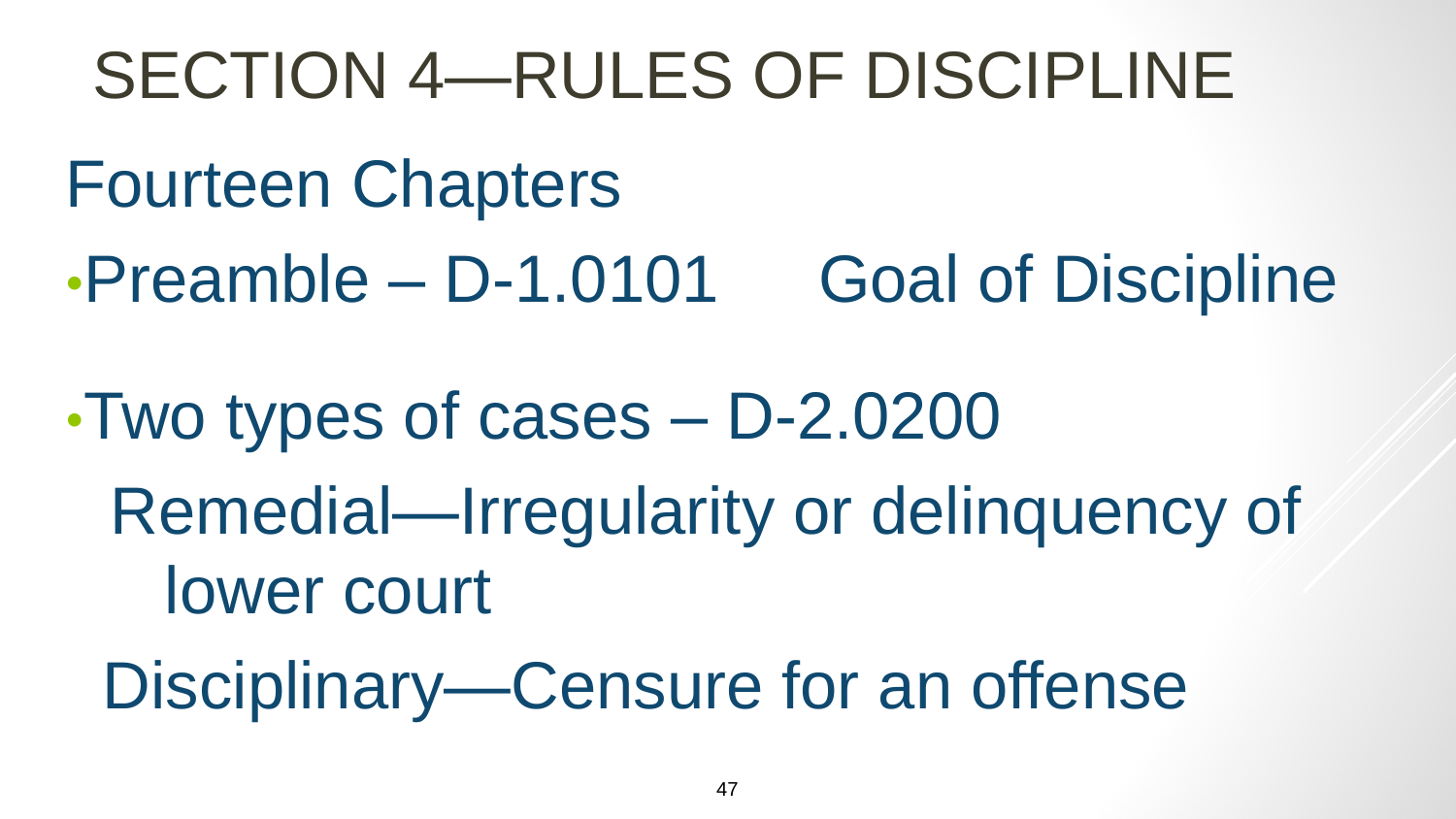#### RULES OF DISCIPLINE

Help us 'do all things decently and in order', especially in moments of disagreement or conflict.

•The church's liaison from the Presbytery Commission on Ministry, or the Stated Clerk of Presbytery, are often helpful resources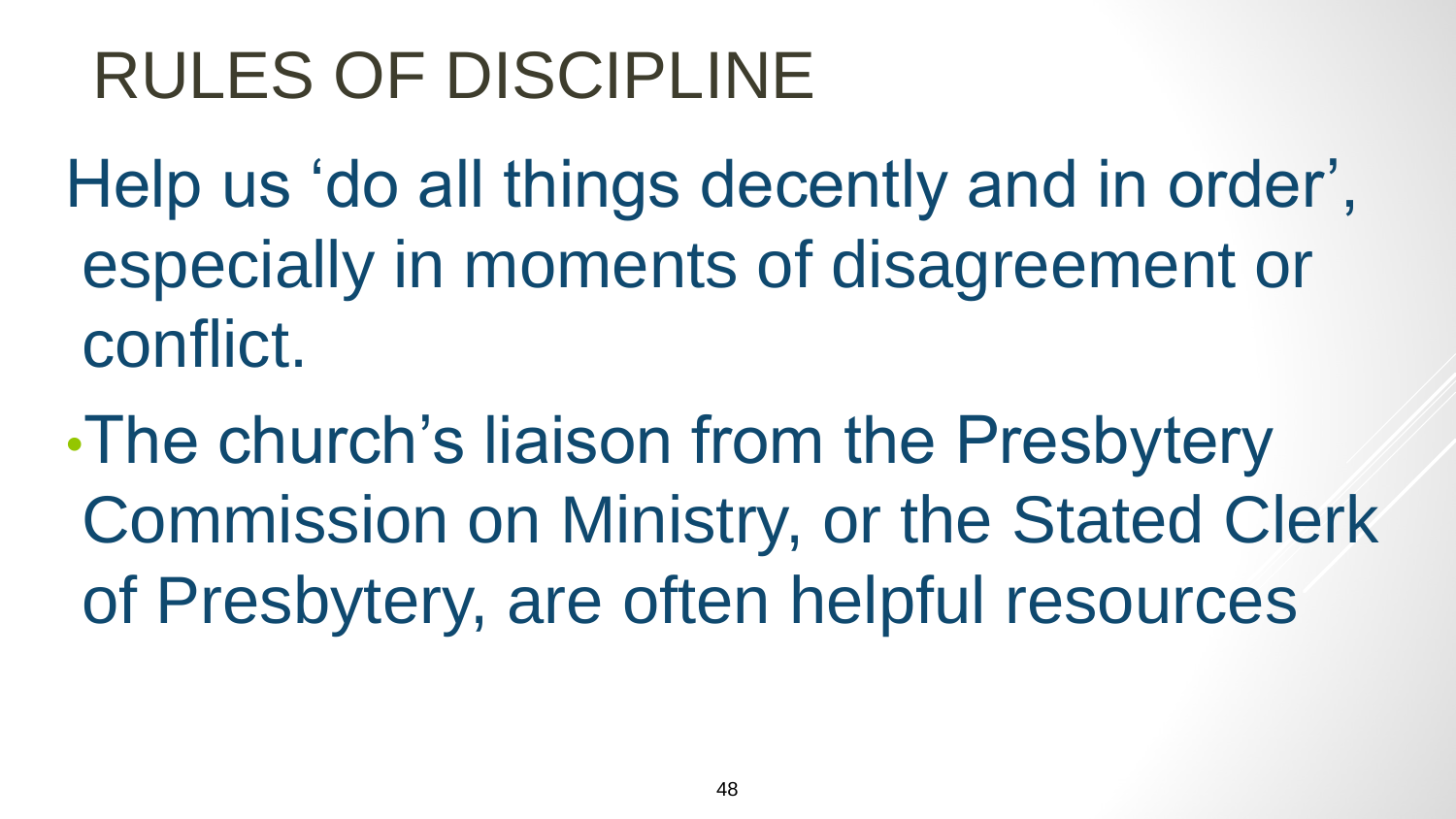- WHAT MAY BE MISSING IN THE RULES OF DISCIPLINE? The Rules of Discipline focus more on 'Corrective" discipline and less on "Formative" discipline.
- Remember the 3 marks of the Reformed Church as listed in F-1.0303.
- Reformed Christians have marked the presence of the true church wherever…

Ecclesiastical discipline is uprightly ministered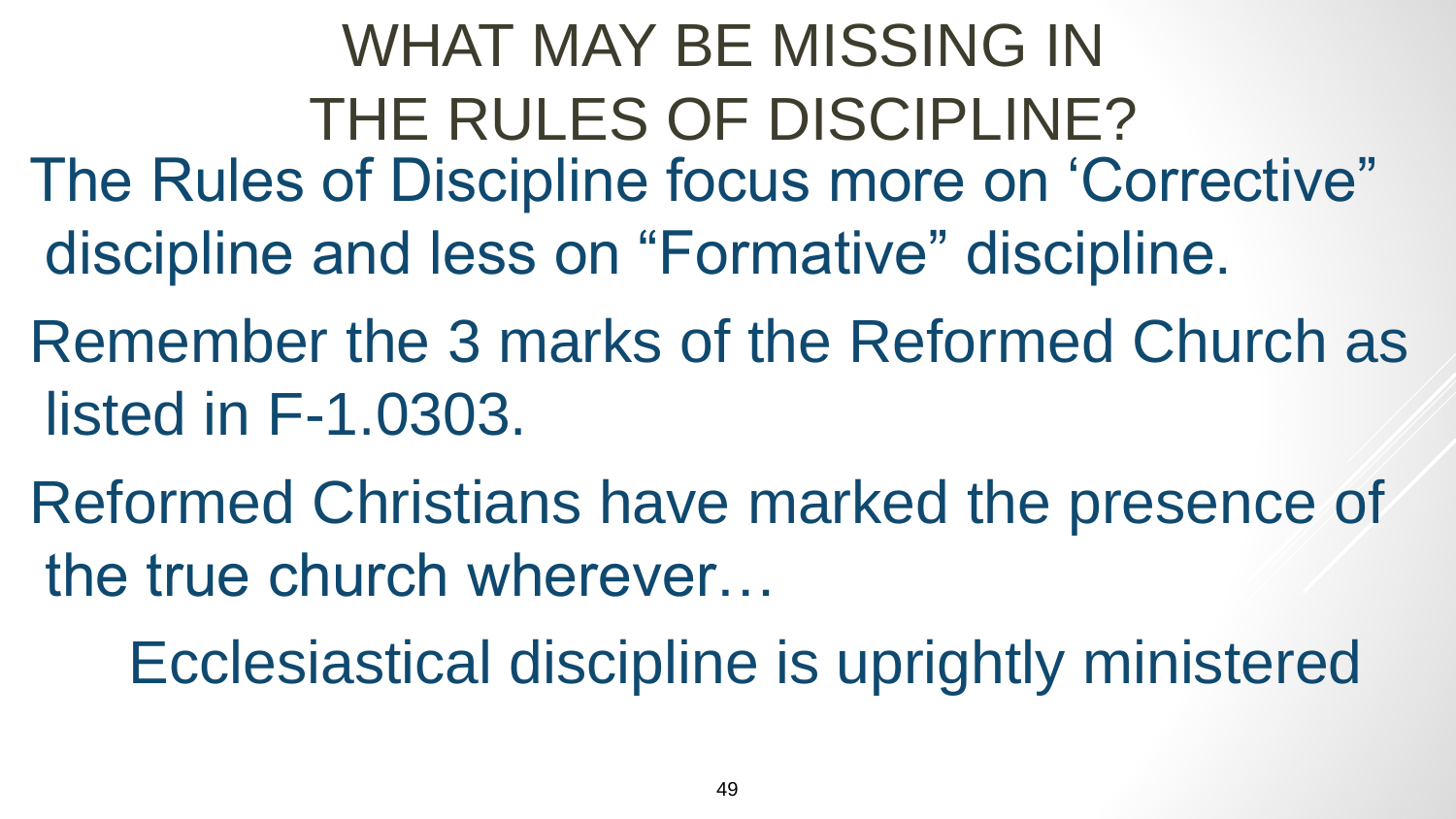#### ECCLESIASTICAL DISCIPLINE IS THEN DEFINED AS A CHURCH THAT:

*Nurtures a covenant community of disciples in Christ,*

- •Living in the strength of God's promise and
- •Giving itself in service to God's mission.
- Church discipline includes Formative discipline:
	- *Nurturing and encouraging people toward faithful discipleship and service*
- How are we doing offering<sub>50</sub>Formative Discipline?